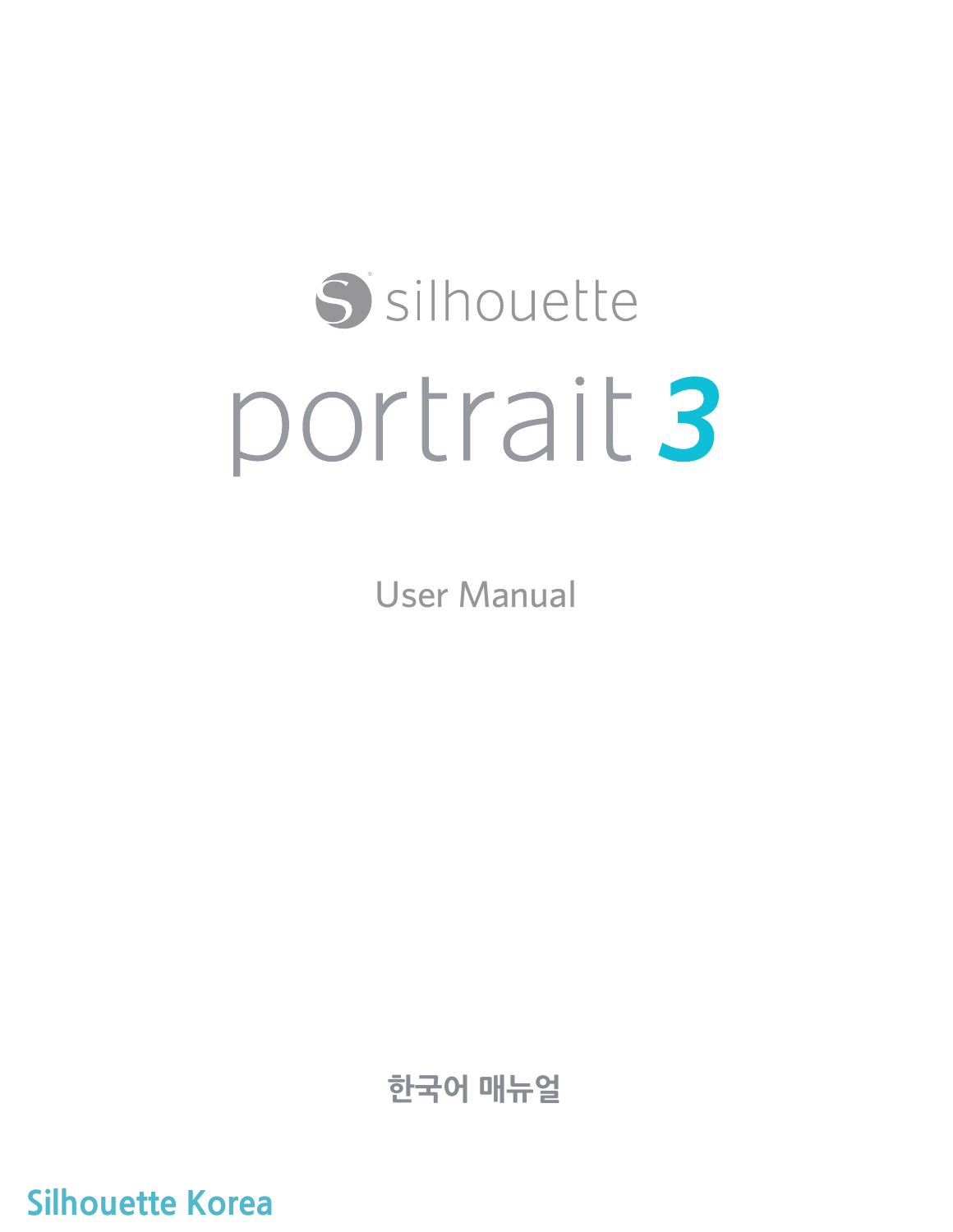# 목차

| 기본 구성품                                                     |     |
|------------------------------------------------------------|-----|
| 포장제거                                                       |     |
| 기계 등록하기                                                    |     |
| Silhouette Studio 다운로드                                     |     |
| 1개월 무료 구독 신청                                               |     |
| 라이브러리 50개 무료 디자인                                           |     |
| Portrait 3 연결                                              |     |
| Silhouette Studio 탐색                                       |     |
| 탐색 탭                                                       |     |
| 디자인 영역<br>패널<br>그리기 도구<br>기본 도형                            |     |
| 라이브러리 정리<br>라이브러리 디자인 검색<br>라이브러리 디자인 사용<br>라이브러리 분할 화면 표시 |     |
|                                                            |     |
| 보내기                                                        |     |
| Portrait 3 사용준비<br>커팅매트에 소재 부착<br>도구 장착<br>소재 로드           | .18 |
| 디자인 자르기                                                    |     |
| Bluetooth® 연결                                              | .23 |
| 더 많은 정보를 찾을 수 있는 곳                                         | 24  |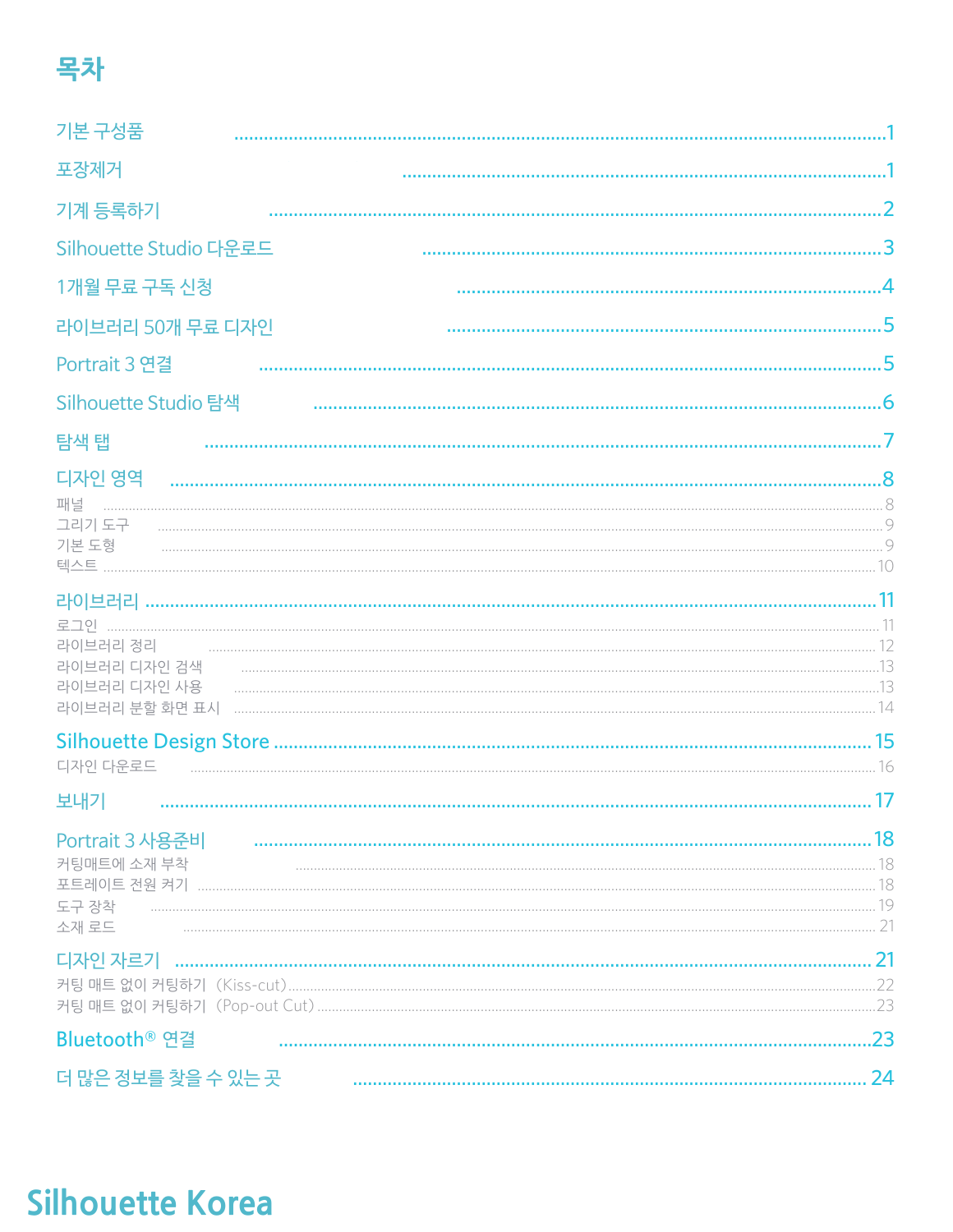# **What's in the Box? 기본 구성품**

실루엣 포트레이트는 다음 목록에 표시된 항목과 함께 제공됩니다. 기기를 사용하기 전에 모든 품목이 포함되어있는지 확인하십시오. 아래에 나열된 품목이 누락 된 경우 구매처에 문의하십시오.



#### **Remove Packaging from the Machine 포장 제거**

배송 중에 Portrait의 움직이는 부분을 제자리에 고정시켜 기계 손상을 방지하기 위해 테이프 및 폼 스트립이 있습니다.

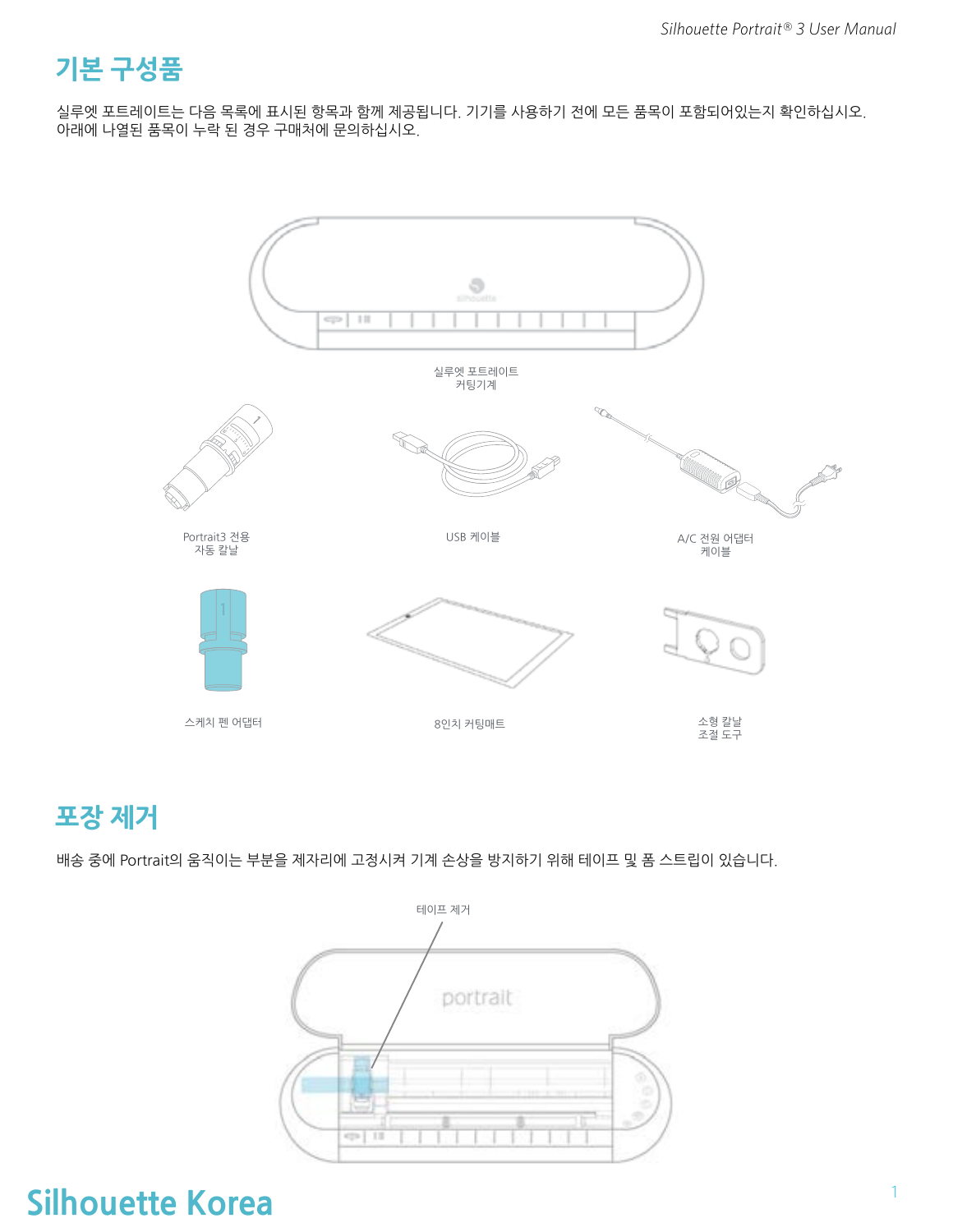# **Register Your Machine 기계 등록하기**

- 시스템 설정을 위해 Silhouetteamerica.com/setup 으로 이동하여 각 단계를 진행하십시오.
- 가장 먼저 진행해야 하는 일은 Silhouette 계정을 만들고 필요한 경우 기계를 등록합니다.
- 이 단계를 완료하면 Silhouette Library에서 50개의 무료 디자인을 얻을 수 있습니다.

| 953309 |  |
|--------|--|
|        |  |
|        |  |
|        |  |
|        |  |
|        |  |

"Sign In." 클릭하여 로그인을 진행합니다.

| a state in an ancora all of the                                                           | CREATE A FREE ACCOUNT                         |              |            |                           | Witnessell a related?" gay's want is contact of WT Shoulder at con- |                                                                   |  |
|-------------------------------------------------------------------------------------------|-----------------------------------------------|--------------|------------|---------------------------|---------------------------------------------------------------------|-------------------------------------------------------------------|--|
| ARTHUR ARTS AN ANGELE AND A RESIDENCE.                                                    |                                               |              | <b>ACT</b> | ٠<br>--                   |                                                                     |                                                                   |  |
| <b><i>Partial also Minutes</i></b><br>٠<br>Apply and ware of an or front cents your cars. | -                                             | <b>START</b> |            |                           |                                                                     |                                                                   |  |
|                                                                                           |                                               |              |            |                           |                                                                     |                                                                   |  |
| <b><i><u>DECEMBER</u></i></b><br>7 TO AUTO A ROLL OF                                      |                                               |              |            | <b>CALLED</b>             |                                                                     | <b>CALLER</b><br>to the first of the Property and the property of |  |
|                                                                                           |                                               |              |            | .<br>- 10                 |                                                                     |                                                                   |  |
|                                                                                           |                                               |              |            |                           |                                                                     |                                                                   |  |
|                                                                                           |                                               |              |            |                           |                                                                     |                                                                   |  |
|                                                                                           |                                               |              |            |                           |                                                                     |                                                                   |  |
|                                                                                           |                                               |              |            |                           |                                                                     |                                                                   |  |
|                                                                                           |                                               |              |            |                           |                                                                     |                                                                   |  |
| <b>STATISTICS</b>                                                                         | <b>STARTED</b>                                |              |            |                           |                                                                     |                                                                   |  |
| <b>Service</b>                                                                            |                                               |              |            |                           |                                                                     |                                                                   |  |
|                                                                                           | <b>STATISTICS</b>                             |              |            |                           |                                                                     |                                                                   |  |
| ٠                                                                                         | <b>BY AT YOU HAVE</b>                         | ---          |            | the goals sufficients and |                                                                     |                                                                   |  |
|                                                                                           | gow's life comments<br>against factors accou- |              |            |                           |                                                                     |                                                                   |  |
|                                                                                           | There was the age of the                      |              |            |                           |                                                                     |                                                                   |  |
|                                                                                           | 50 B.D<br>٦.                                  |              |            |                           |                                                                     |                                                                   |  |
|                                                                                           | <b>TOTAL A DOOR</b>                           |              |            |                           |                                                                     |                                                                   |  |

로그인 아이디가 없는 경우 "Sign Up FREE"를 클릭하여 회원가입을 진행 합니다. 상세 작성을 완료한 후 Create Account" 버튼을 클릭하여 회원가입을 완료합니다.

|                                              | ٠ |  |
|----------------------------------------------|---|--|
| DA SATU                                      |   |  |
| a 20 an is a commer de de la commercial y ch |   |  |

표시되어 있는 부분에 주소를 입력하고 기기의 시리얼 번호를 입력합니다. 해당 정보는 기기 뒷면 오른쪽에 있는 스티커에서 확인할 수 있습니다.

| THE REPORT OF THE REPORT OF THE REPORT OF THE REPORT OF THE REPORT OF THE REPORT OF THE REPORT OF THE REPORT OF |
|-----------------------------------------------------------------------------------------------------------------|
|                                                                                                                 |
| 'n.<br>$\mathcal{L}$                                                                                            |

이 페이지에서는 보증 정보를 확인할 수 있습니다.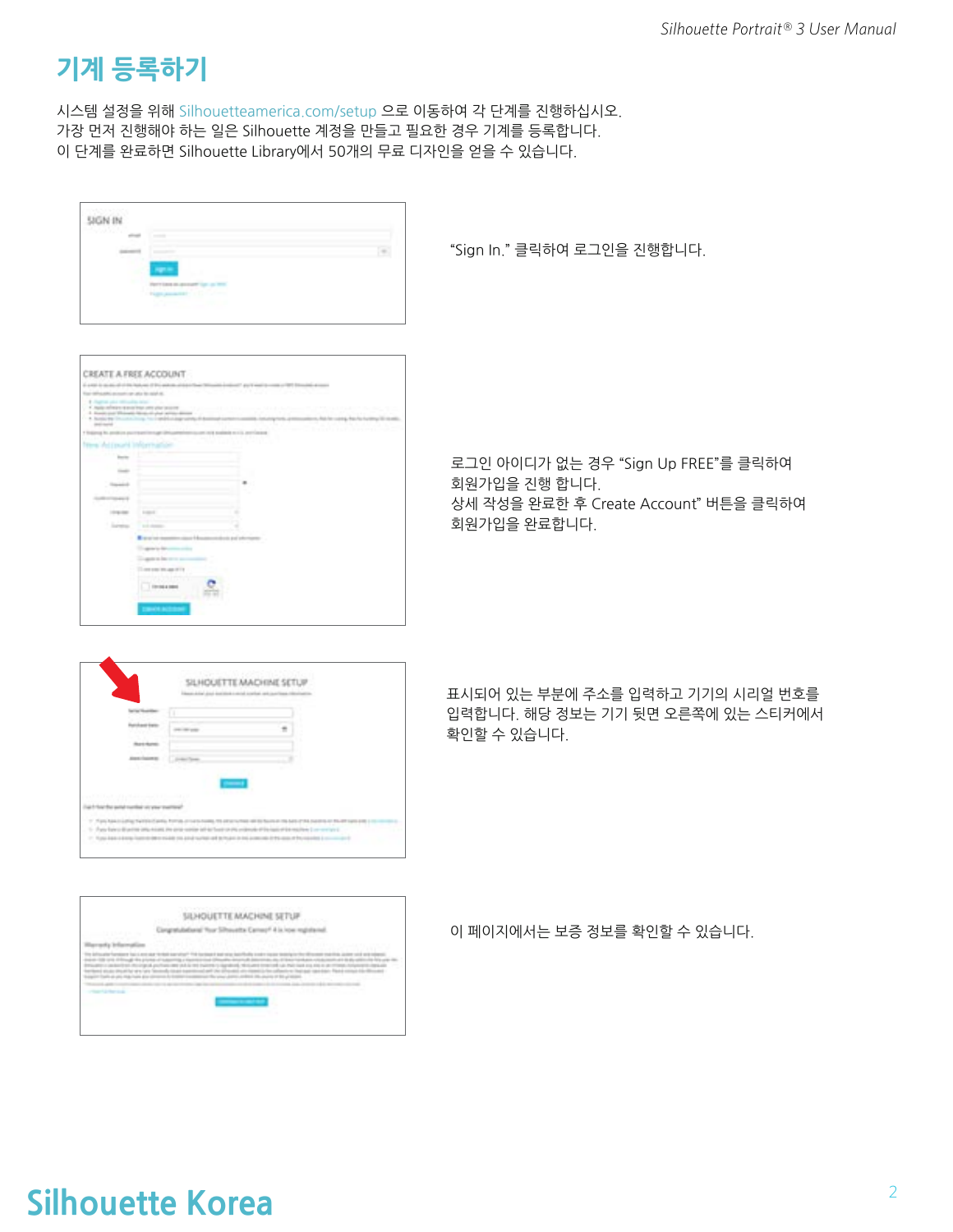## **Download and Install Silhouette Studio® Silhouette Studio 다운로드**

Silhouetteamerica.com/setup 의 3단계로 이동하십시오. 최신버전의 Silhouette Studio 다운로드 운영체제 (Mac 또는 Windows)를 클릭하고 화면의 지시에 따라 설치를 완료하십시오.

이 소프트웨어는 Portrait3 커팅기를 사용하는데 필요하므로 이 단계를 꼭 진행해야 합니다.

| Step 3: Download & Install the Slihouette Studio® Software                                                          |                                                                                                                              |
|---------------------------------------------------------------------------------------------------------------------|------------------------------------------------------------------------------------------------------------------------------|
| a. Download the Silhouette Studio® software<br>Click on your computer type below to begin downloading the software: |                                                                                                                              |
| <b>WINDOWS</b><br>MAC                                                                                               |                                                                                                                              |
| update the software to the latest version provided here.                                                            | NOTE: If you already have the Silhouette Studio® software installed from a previous Silhouette machine. It is recommended to |
| b. Install the Silhouette Studio® software                                                                          | Once the download is finished, select to RUN the software set up and select the default installation options provided.       |
| created:<br>Silhouette<br>Studio                                                                                    | You may launch the software after installation is complete. You may launch the software at any time from the desktop icon    |
|                                                                                                                     | CONTINUE TO NEXT STEP                                                                                                        |

Silhouette Studio 소프트웨어를 사용하는 방법에 대한 자세한 내용은 설명서 뒷부분에서 설명되어 있습니다.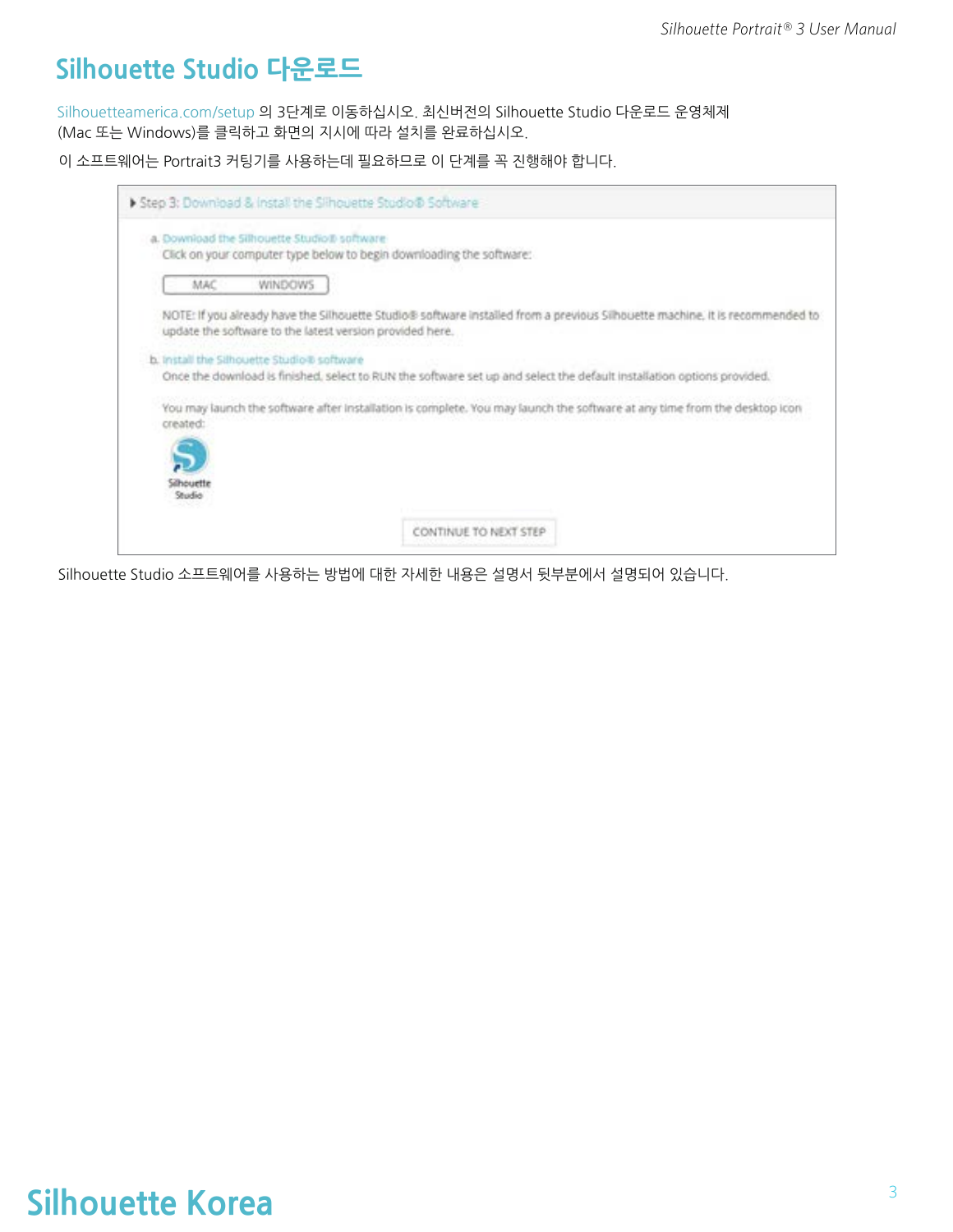# **Claim Your Free 1-Month Basic Subscription 1개월 무료 구독 신청**

Silhouette 기기를 등록하면 Silhouette Design Store에 1개월 무료 가입이 가능합니다. 등록 절차를 완료 한 후 이메일 주소로 발송 된 프로모션 코드를 검색하십시오.

구독하면 매월 특정 수량의 크레딧을 받아 디자인을 구입할 수 있습니다. 귀하가 얻는 크레딧의 수는 귀하의 가입 등급에 따라 다릅니다. 처음 시작할 구독은 기본 등급이므로 한 달에 25달러의 크레딧을 받습니다.

무료 1개월 구독을 신청하려면 먼저 Silhouette Design Store로 이동하십시오. 웹 브라우저를 열고 SilhouetteDesignStore.com 으로 이동하거나 Silhouette Studio (소프트웨어의 상단 모서리에 있음)에서 스토어 버튼을 클릭하면 됩니다.

Design Store에서 Silhouette 계정에 로그인 합니다. 이것은 기기를 등록 할 때 사용한 계정 정보와 동일합니다. 계정에 로그인하려면 오른쪽 상단에 있는 로그인을 클릭하십시오. 이메일 주소와 비밀번호를 입력하고 로그인을 클릭하십시오.

홈페이지 상단으로 이동하여 구독을 클릭하거나 SilhouetteDesignStore.com/subscription-signup 을 입력하십시오. 아래의 페이지가 표시되어야 합니다.

|                                      | Choose Your Subscription |                   | PLAIL PACE   |                        | Hollyo capital      |                                                                                                                                                                                                                                                                                                                                                                                                                                                                                                                                             | HERMIST |
|--------------------------------------|--------------------------|-------------------|--------------|------------------------|---------------------|---------------------------------------------------------------------------------------------------------------------------------------------------------------------------------------------------------------------------------------------------------------------------------------------------------------------------------------------------------------------------------------------------------------------------------------------------------------------------------------------------------------------------------------------|---------|
| <b>Senger</b><br>La Mount<br>4 March |                          | 39.99<br>A SEPREM |              | \$25.00<br>340 Port PA | x 10 in year, since | $\vdash \mathcal{R} \cup \mathcal{R} \Leftrightarrow \mathcal{R} \models \mathcal{R} \in \mathcal{R} \Leftrightarrow \mathcal{R} \models \mathcal{R} \models \mathcal{R} \in \mathcal{R} \Leftrightarrow \mathcal{R} \models \mathcal{R} \in \mathcal{R} \Leftrightarrow \mathcal{R} \models \mathcal{R} \in \mathcal{R} \Leftrightarrow \mathcal{R} \models \mathcal{R} \in \mathcal{R} \Leftrightarrow \mathcal{R} \models \mathcal{R} \in \mathcal{R} \Leftrightarrow \mathcal{R} \models \mathcal{R} \in \mathcal{R} \Leftrightarrow \$ |         |
| Lisbento                             |                          | Starter           | <b>Brick</b> | Deluxe                 | Premium             | Diamond.                                                                                                                                                                                                                                                                                                                                                                                                                                                                                                                                    |         |

기본 등급을 선택하고 계속을 클릭하거나 "결제 및 청구 정보" 섹션을 클릭하여 다음 단계로 이동하십시오. 여기에서 프로모션 코드를 입력하고 적용을 클릭하여 1개월 구독을 청구 할 수 있습니다. 정보를 입력한 후 다음 단계로 이동하여 구독 검토 및 확인하십시오.

|                                                                                                                                                                 |                   | Rex. Broiles Dark Selectytors Craft Frest |              | a. | <b>VB</b> | ₽ |  |
|-----------------------------------------------------------------------------------------------------------------------------------------------------------------|-------------------|-------------------------------------------|--------------|----|-----------|---|--|
| 33 W<br><b>Runts W</b><br>Designs V                                                                                                                             | Patterra Projecto |                                           | <b>Grand</b> |    |           | ٥ |  |
| Choose Your Subscription                                                                                                                                        |                   |                                           |              |    |           |   |  |
| Faynemt & Gilling Wils                                                                                                                                          |                   |                                           |              |    |           |   |  |
| De pourhave a grammon looke en argreposit outsignance gett carde lantar, enve solder for a for allowed.                                                         |                   |                                           |              |    |           |   |  |
| <b>County</b>                                                                                                                                                   |                   |                                           |              |    |           |   |  |
| How would you the to pay for your subsystem?<br>A Readbly 22-26 trouble 22-24 to relia; and 13 months payments of 22 32 knowing 21:30 to monthly or reliability |                   |                                           |              |    |           |   |  |
| L'Alg-Point, Francis Japanese di ECOLAY molulies ECOF fau Jedan and spris 776.                                                                                  |                   |                                           |              |    |           |   |  |
| Card Information                                                                                                                                                |                   | <b>Bling Address</b>                      |              |    |           |   |  |
| Card Busileec                                                                                                                                                   |                   | <b>Signal</b>                             |              |    |           |   |  |
|                                                                                                                                                                 |                   |                                           |              |    |           |   |  |
| Espination                                                                                                                                                      |                   | Address                                   |              |    |           |   |  |
| (0, 1, 2, 0, 1)<br>d'Afric                                                                                                                                      |                   |                                           |              |    |           |   |  |
| ---                                                                                                                                                             |                   | Abbasi (r.<br>Ľ.                          |              |    |           |   |  |
| Autos De Cordi.                                                                                                                                                 |                   |                                           |              |    |           |   |  |
|                                                                                                                                                                 |                   | thx                                       |              |    |           |   |  |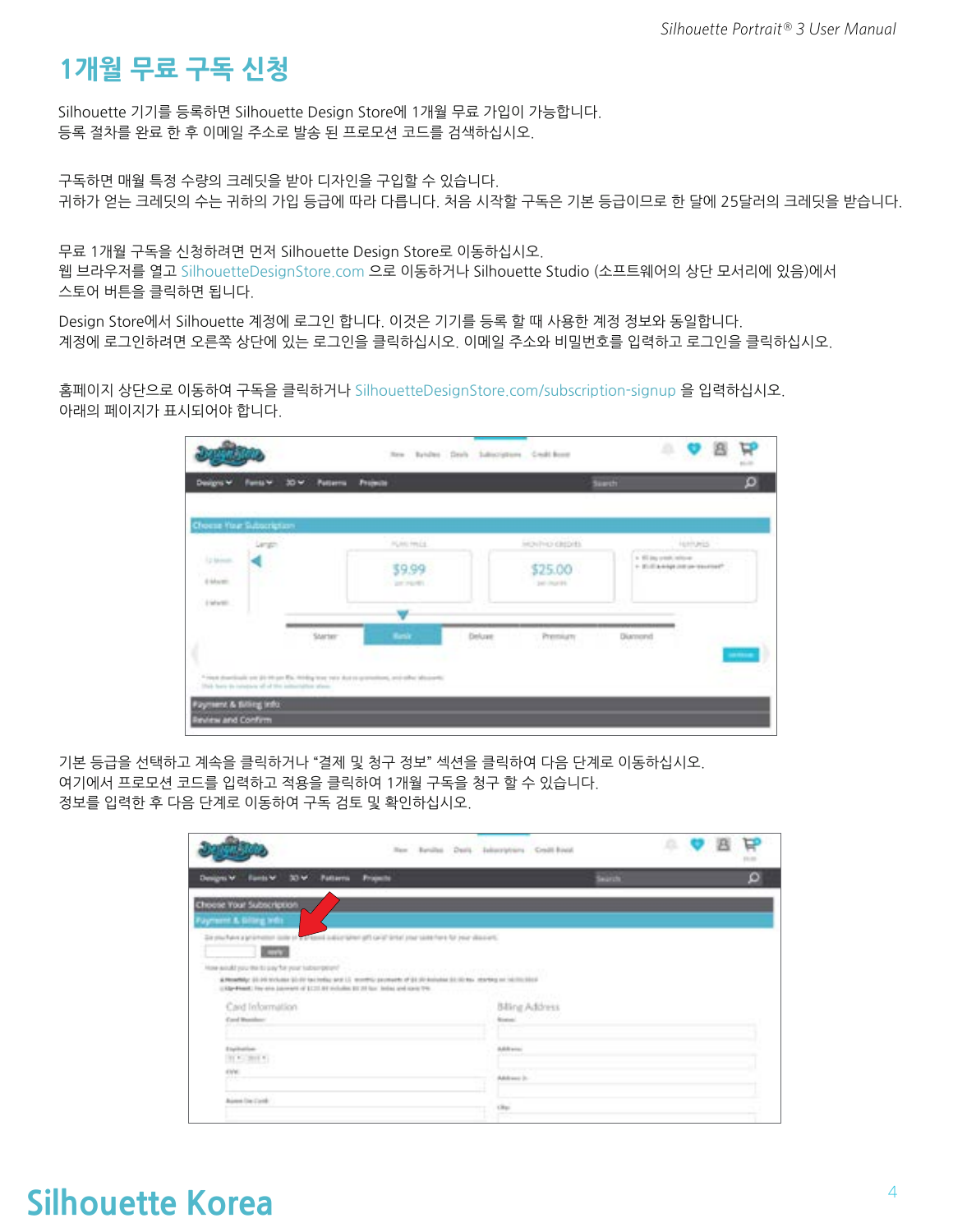## **Access the 50 Free Designs in Your Library 라이브러리 50개 무료 디자인**

Portrait 3를 등록하면 기기와 함께 제공되는 50가지 무료 전용 디자인을 설치 할 수 있습니다.

무료디자인을 보려면 Silhouette Studio의 라이브러리 탭으로 이동하십시오. 아직 로그인하지 않은 경우 소프트웨어가 Silhouette 계정에 로그인하라는 메시지가 표시됩니다. 그런 다음 왼쪽의 폴더로 이동하십시오. "Free with Machine"을 클릭 한 다음 " Silhouette Portrait3"를 클릭하십시오.

*NOTE: If the special free content for the Silhouette Portrait® 3 does not appear, please exit the software and confirm your*  참고 : Silhouette Portrait3의 무료 컨텐츠가 나타나지 않으면 소프트웨어를 종료하고 Silhouette Portrait3 등록을 확인하십시오. *registration of the Silhouette Portrait® 3. You may then reopen the software to locate the content. If continued concerns are*  그런 다음 소프트웨어를 다시 열어 컨텐츠를 찾을 수 있습니다.

*met, please contact support@silhouetteamerica.com*  계속해서 문제가 발생하면 silhouette@kostech.net으로 문의하십시오.

*NOTE: While you do need to be connected to the internet for initial setup, all content in the Silhouette Library can be accessed*  참고 : 초기 설정을 위해 인터넷에 연결되어 있어야하지만 Silhouette Library의 모든 내용에 액세스하여 오프라인으로 사용할 수 있습니다. *and used offline. The Silhouette Library experience, including content and library structure, is synced between all devices you*  컨텐츠 및 라이브러리 구조를 포함한 Silhouette Library 환경은 로그인 한 모든 장치간에 동기화 됩니다.

#### **Connect the Portrait 3 Portrait3 연결**

Silhouette Portrait를 전원 공급 장치에 연결하십시오. 케이블과 어댑터를 연결하고 케이블을 Portrait 기기에 연결합니다. 전원 코드를 콘센트에 꽂습니다.

USB 케이블을 사용하여 기기를 컴퓨터에 연결하십시오. 그 다음 원형 전원 버튼을 눌러 기기의 전원을 켜십시오.



Silhouette Studio의 보내기 탭 (소프트웨어의 오른쪽 상단에 있음)으로 이동하여 보내기 패널을 엽니다. 기기가 연결되어 있고 "준비"상태가 표시되는지 확인하십시오.

| Portrait 3 (14110000)                               |  |     |
|-----------------------------------------------------|--|-----|
|                                                     |  | EST |
| <b>O</b> Click here if you have trouble connecting. |  |     |
| ĮΦ                                                  |  | 嚼   |

기기 아이콘을 클릭하고 기기를 올바르게 선택해야 합니다.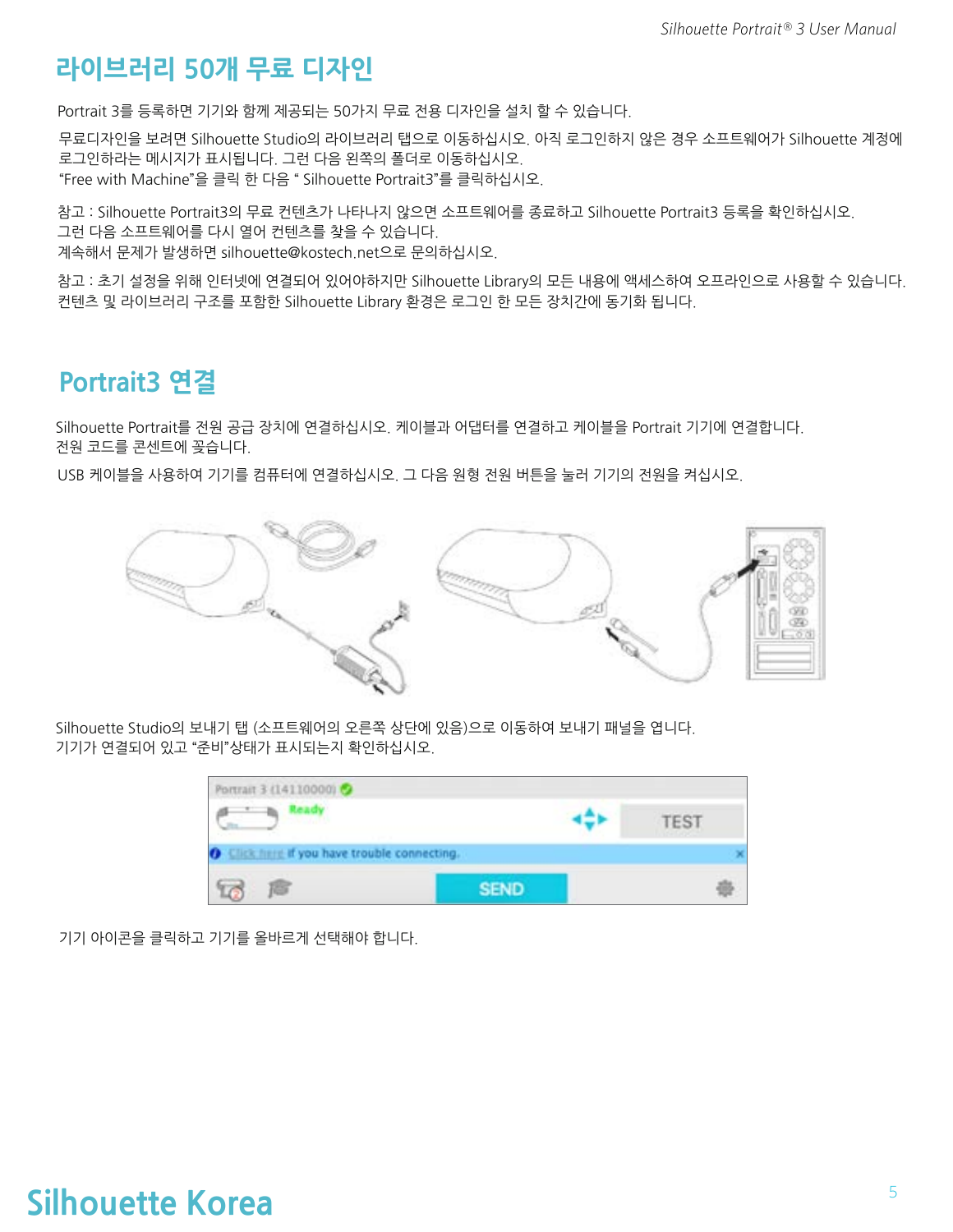## **Navigate Silhouette Studio® Silhouette Studio 탐색**



Silhouette Studio를 다운로드 했으므로 이제 사용법을 익힐 차례입니다. Silhouette Studio를 열려면 데스크탑 또는 PC의 시작 메뉴 또는 Mac의 응용 프로그램 폴더에서 Silhouette Studio 아이콘을 찾으십시오. 아이콘을 더블 클릭하여 응용 프로그램을 실행하십시오.

Silhouette Studio가 열리면 화면에 12x12 인치의 빈 디자인 영역과 도구가 표시됩니다. 이 매뉴얼에서는 소프트웨어 사용 방법의 기본 사항을 배웁니다.

*In this manual, you will learn the basics of how to use the software. If you would like to learn more, you can access the*  자세한 내용을 보려면 Silhouette Studio 소프트웨어 매뉴얼에 액세스 하십시오. *Silhouette Studio® software manual. You can find the manual on SilhouetteAmerica.com/setup under Step 6 or on*  https://silhouettekorea.net에서 설명서를 찾을 수 있습니다.



작업 영역 개요

- 1. 문서 도구 문서를 조정하거나 문서에서 개체를 선택해야 하는 도구입니다.
- 2. 빠른 액세스 도구 모음 이 도구는 작업을 보다 쉽게 하기 위해 수행하는 작업에 따라 다릅니다.
- 3. 그리기 도구 그리기 도구는 모양을 만들고 디자인 영역에 텍스트를 추가하는 데 사용하는 도구입니다.
- 4. 라이브러리 분할 화면 이 버튼을 사용하면 라이브러리 / 디자인 공간 분할 화면을 만들 수 있습니다.
- 5. 문서 탭 이 탭은 열려있는 문서를 전환하는데 사용됩니다.
- 6. 홀딩 영역 (회색) 홀딩 영역은 디자인 공간을 재정렬하는 경우 디자인을 유지하는 데 사용할 수 있습니다. 이 영역에 남겨진 디자인은 잘리거나 인쇄되지 않습니다.
- 7. 활성 컷 영역 여기서 디자인을 만들고 배치합니다. 이 영역에 남은 것은 잘라내거나 인쇄 할 수 있습니다.
- 8. 탐색 탭 이 탭은 소프트웨어의 특정 위치로 이동합니다.
- 9. Silhouette Studio 도구 Silhouette Studio 도구에는 디자인 조정에 사용할 수 있는 다양한 기능이 있습니다.
- 10. 패널 Silhouette Studio 도구 용 패널이 팝업되어 더 많은 옵션을 제공합니다.
- 11. 환경 설정 및 테마 이 옵션을 사용하면 Silhouette Studio의 환경 설정 및 설정을 조정할 수 있습니다.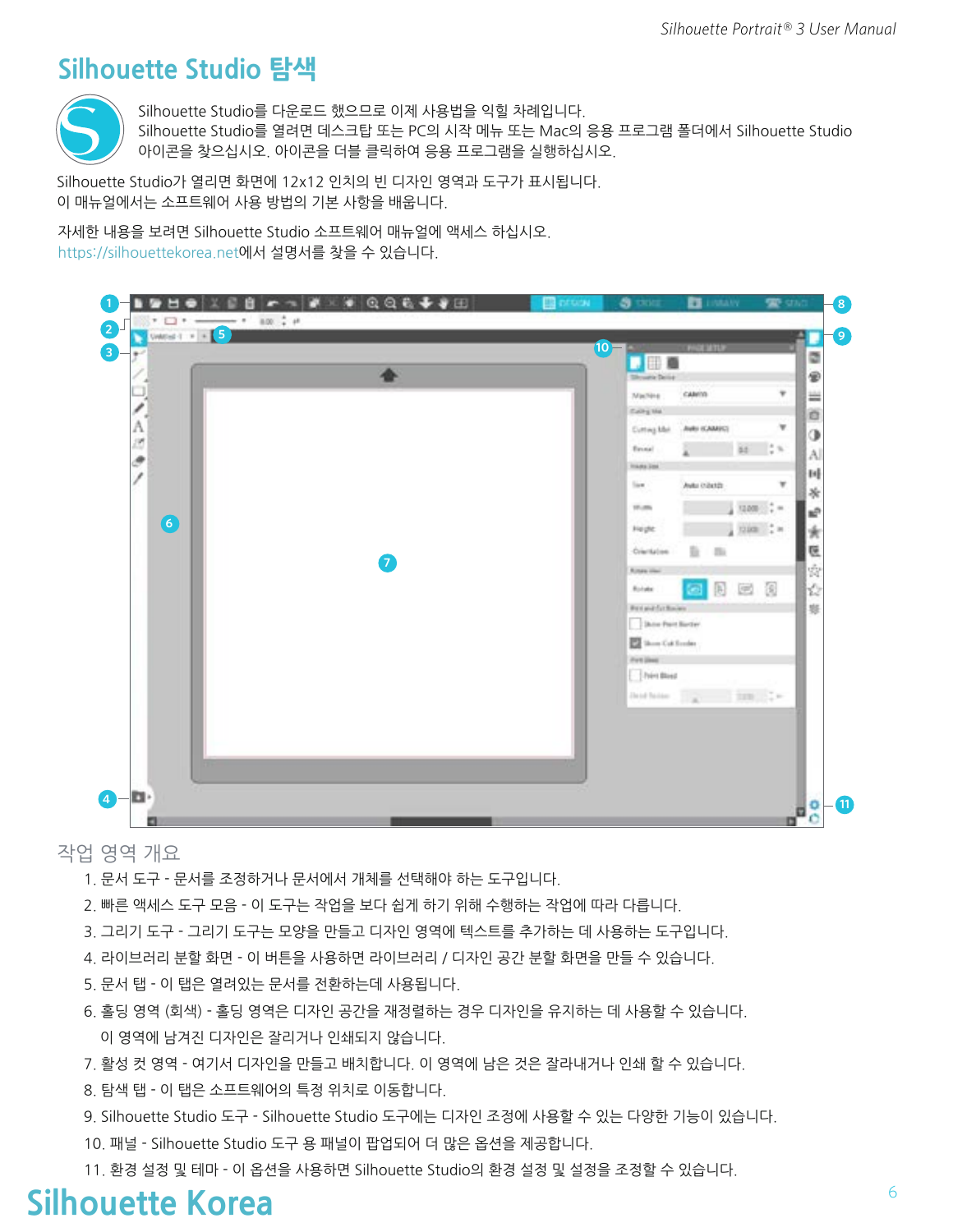

오른쪽 상단에는 4개의 탭이 있습니다.





#### 디자인

디자인 영역은 프로젝트를 작성하기 위한 작업공간입니다. 이 영역에는 도구 모음, 흰색 디자인 페이지 및 회색 고정 영역이 있습니다. 라이브러리, Silhouette Design Store 또는 보내기 메뉴에 있을 때 디자인 탭을 클릭하면 디자인 페이지로 돌아갑니다.



#### 스토어

인터넷에 연결되면 Store 탭에서 브라우저 창이 열리고 Silhouette Design Store로 이동하여 디자인을 찾아보고 구입할 수 있습니다.



#### Library 라이브러리

라이브러리 탭에서 저장된 디자인에 액세스 할 수 있습니다. 폴더와 하위 폴더를 추가하여 원하는 방식으로 디자인을 정렬하고 구성하십시오. 디자인은 컴퓨터나 Silhouette Cloud에 저장할 수 있습니다.



#### 보내기

보내기 탭에서는 디자인의 잘라내기 설정을 조정하여 Silhouette으로 보낼 수 있습니다. 이 메뉴는 다른 프로그램의 Send to Print 매뉴와 비슷하게 작동합니다.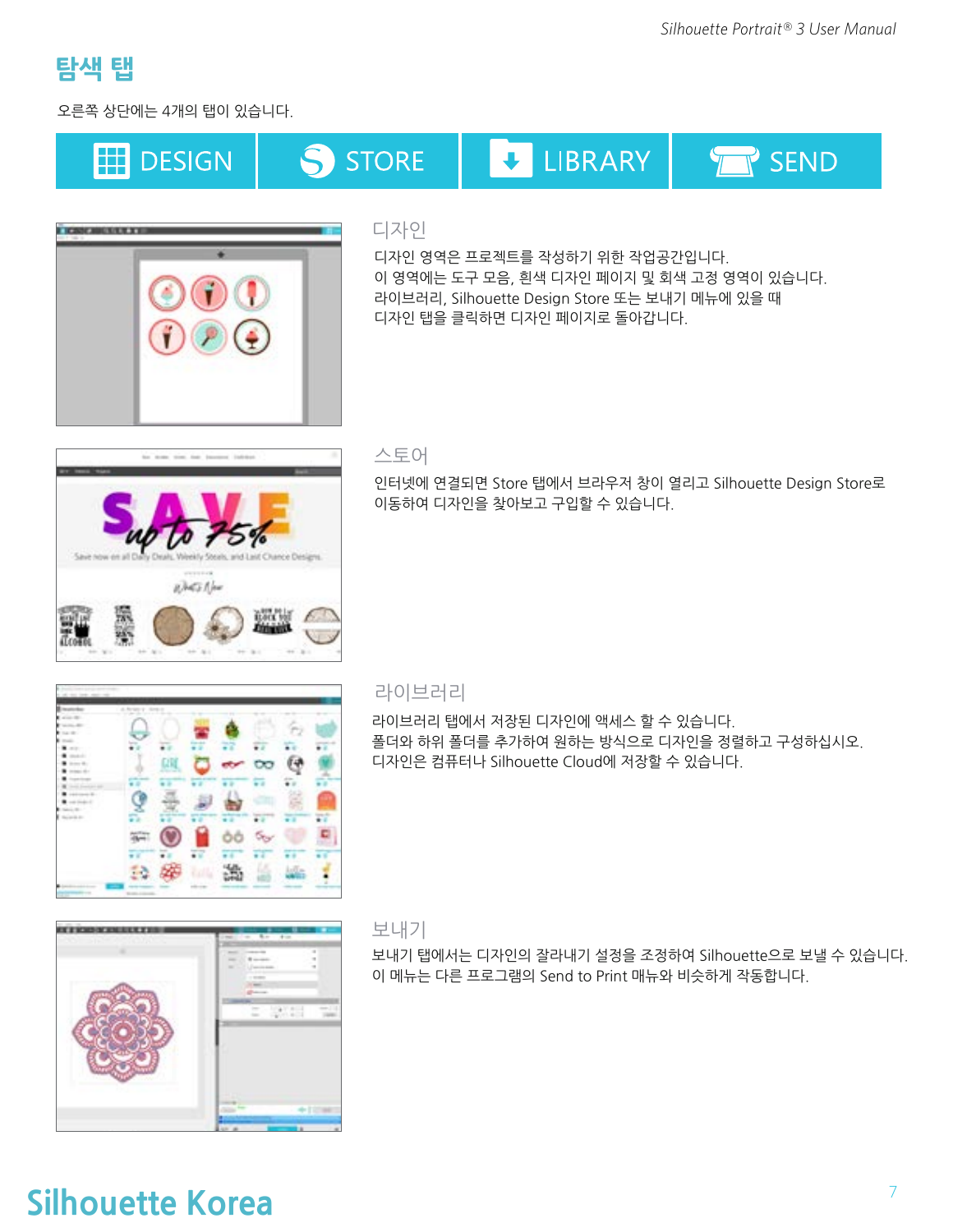# **Design Area 디자인 영역**

디자인 영역은 Silhouette Studio를 열 때 가장 먼저 볼 수 있는 영역이며 대부분의 사용이 이뤄지는 곳 이므로 디자인을 만드는 데 사용하는 방법을 배우는 것이 중요합니다.

#### 패널

각 Silhouette Studio 도구 아이콘은 자체 패널을 엽니다. 디자인 공간 오른쪽의 실루엣 도구 아이콘 옆에 패널이 열립니다. 기본적으로 열리는 패널은 페이지 설정 패널로 기계, 페이지 크기 및 작업하려는 재료(또는 매체) 크기와 같은 디자인 공간을 조정할 수 있습니다. 한 번에 하나씩 패널을 열거나 한 번에 여러 패널을 사용할 수 있습니다.

여러 패널을 사용하려면 이름 표시 줄을 클릭하고 끌어 새 위치로 이동 한 다음 다른 아이콘을 클릭하여 다음 패널을 엽니다. 원하는 만큼 패널을 열 수 있으며 디자인 화면 어디에서나 패널을 이동할 수 있습니다.

#### 패널 접기

패널 왼쪽의 화살표를 클릭하여 패널을 접을 수 있습니다. 패널을 축소, 이동 및 재 배열하여 원하는대로 화면을 설정할 수 있습니다.

#### 패널 닫기

패널을 닫으면 아래 패널이 위로 올라가 제자리로 돌아갑니다. 고정 패널은 고정되어 디자인 영역의 상단 또는 서로 위치 합니다. 패널은 서로 붙어있을 필요가 없기 때문에 화면 어디에서나 패널 그룹 또는 개별 패널을 이동할 수 있습니다. 프로젝트에 따라 다양한 도구를 사용하여 조정하기 위해 많은 패널을 열거나 한 번에 하나의 패널만 열어야 할 수 있습니다.

#### 여러개 아이콘이 있는 패널

여러 아이콘이 있는 패널 일부 패널은 PixScan 또는 오프셋과 같은 아이콘 패널입니다. 다른 패널과의 단점 : 별도의 탭을 통해 패널 내에서 아이콘을 사용할 수 있습니다.

#### 패널 모드

환경 설정 패널에서 패널 모드를 사용자 정의 할 수 있습니다. 기본값 아래에서 패널을 여는 방법을 선택할 수 있습니다.

- ▶ 단일 패널 모드 : 한 번에 하나의 패널 만 열 수 있습니다. 패널이 열려 있고 다른 아이콘을 클릭하면 이전에 열려 있던 패널 대신 새 패널이 열립니다.
- $\blacktriangleright$  플렉시블 패널 모드 : 기본 설정 값. 단일 패널 모드와 유사하게 Flexible은 기본 위치에서 패널을 대체하지만 이동한 패널을 대체하지는 않습니다.
- ▶ 다중 패널 모드 : 열려있는 패널 수에 관계없이 모든 새 패널이 열립니다.

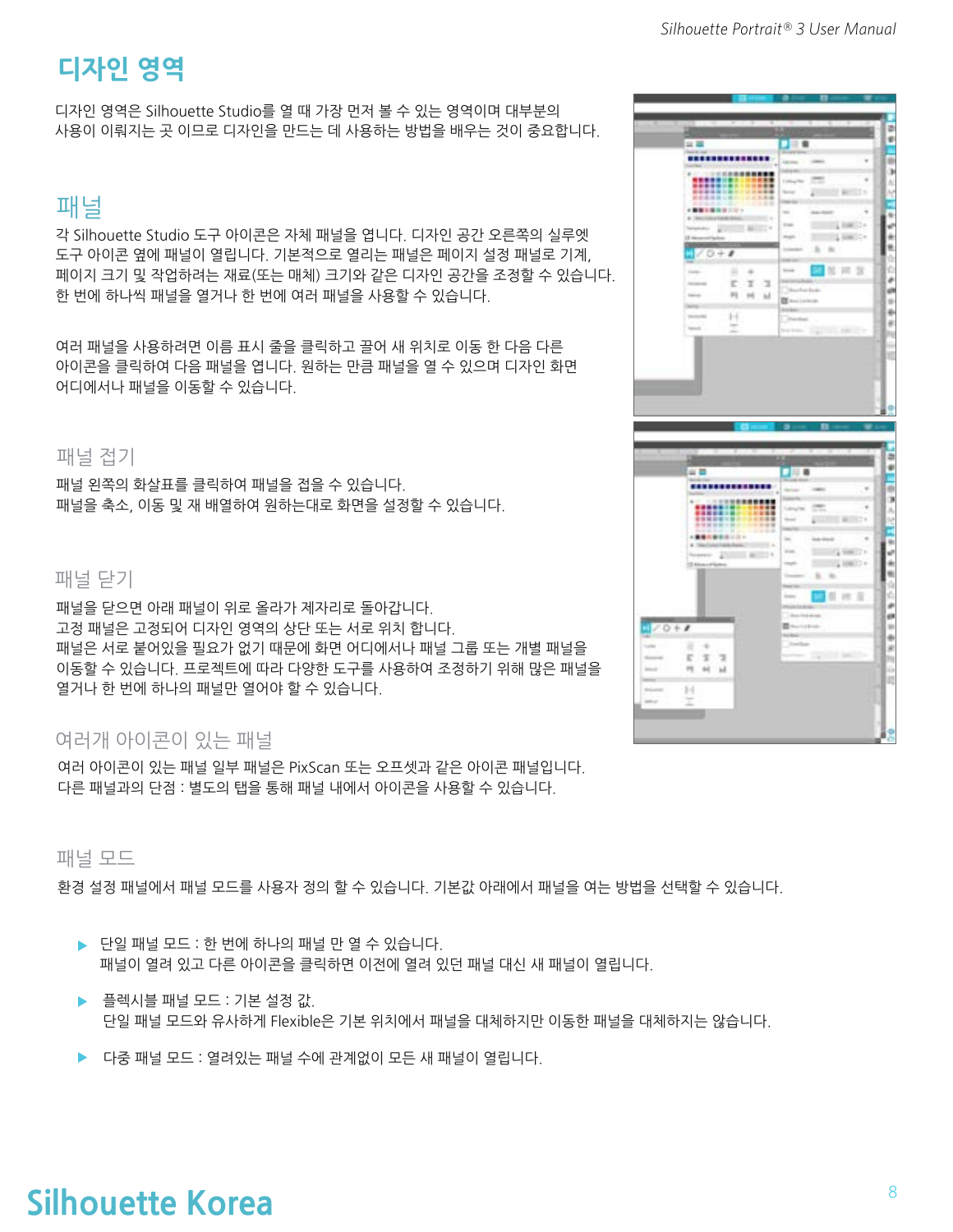

소프트웨어 왼쪽에 있는 도구 모음에는 기본 모양과 텍스트를 작성하고 변경하는 데 필요한 기능들이 있습니다.



*Note: If you have other editions of Silhouette*  참고 : 다른버전의 Silhouette Studio *Studio® (e.g. Silhouette Studio® Designer Edition),*  (예: Silhouette Studio Designer Edition)가 있는 경우, *you may see more drawing tools than you see*  좌측에 나열된 것 보다 더 많은 도구가 표시될 수 있습니다. *listed here. You can learn more about those tools*  자세한 내용은 Silhouette Studio 소프트웨어 설명서를 *in the Silhouette Studio® software manual.* 참조하십시오.

## 기본 도형



선을 그리려면 왼쪽 도구 모음에서 선 도구를 선택하십시오. 마우스로 클릭하고 드래그하여 선을 그리거나 한번 클릭하여 선을 시작하고 다시 클릭하면 선이 만들어 집니다.

▶ SHIFT키를 누른 상태에서 선을 만들면 수직, 수평 또는 45도 선이 생성됩니다.

#### 사각형

사각형을 그리려면 왼쪽 도구 모음에서 사각형 도구를 선택하십시오. 마우스로 클릭하고 드래그하여 사각형을 그리거나 한번 클릭하여 한 모서리를 시작하고 다시 클릭하면 사각형이 만들어 집니다.

- ▶ 사각형을 만들면서 SHIFT키를 누르면 정사각형이 만들어집니다.
- ▶ ALT키 (MAC의 경우 OPTION)을 누른상태에서 한 모서리 대신 중앙에서 사각형을 그릴 수 있습니다.
- ▶ SHIFT +ALT (MAC에서는 SHIFT + OPTION)을 누른 상태에서 클릭을 중심으로 정사각형을 그립니다.

#### 프리핸드

- 자유형 도구를 사용하여 그리려면 왼쪽 도구 모음에서 도구를 클릭하십시오. 일반 자유형 도구를 선택할 수 있습니다. 자유형 도형을 그리려면 디자인 영역에서 만들 모양을 클릭하고 드래그 하십시오.
- 생성한 모양을 조정하려면 점 편집 도구를 사용 할 수 있습니다. 이 도구를 사용하면 도형의 점을 볼 수 있으며 조정 할 수 있습니다.



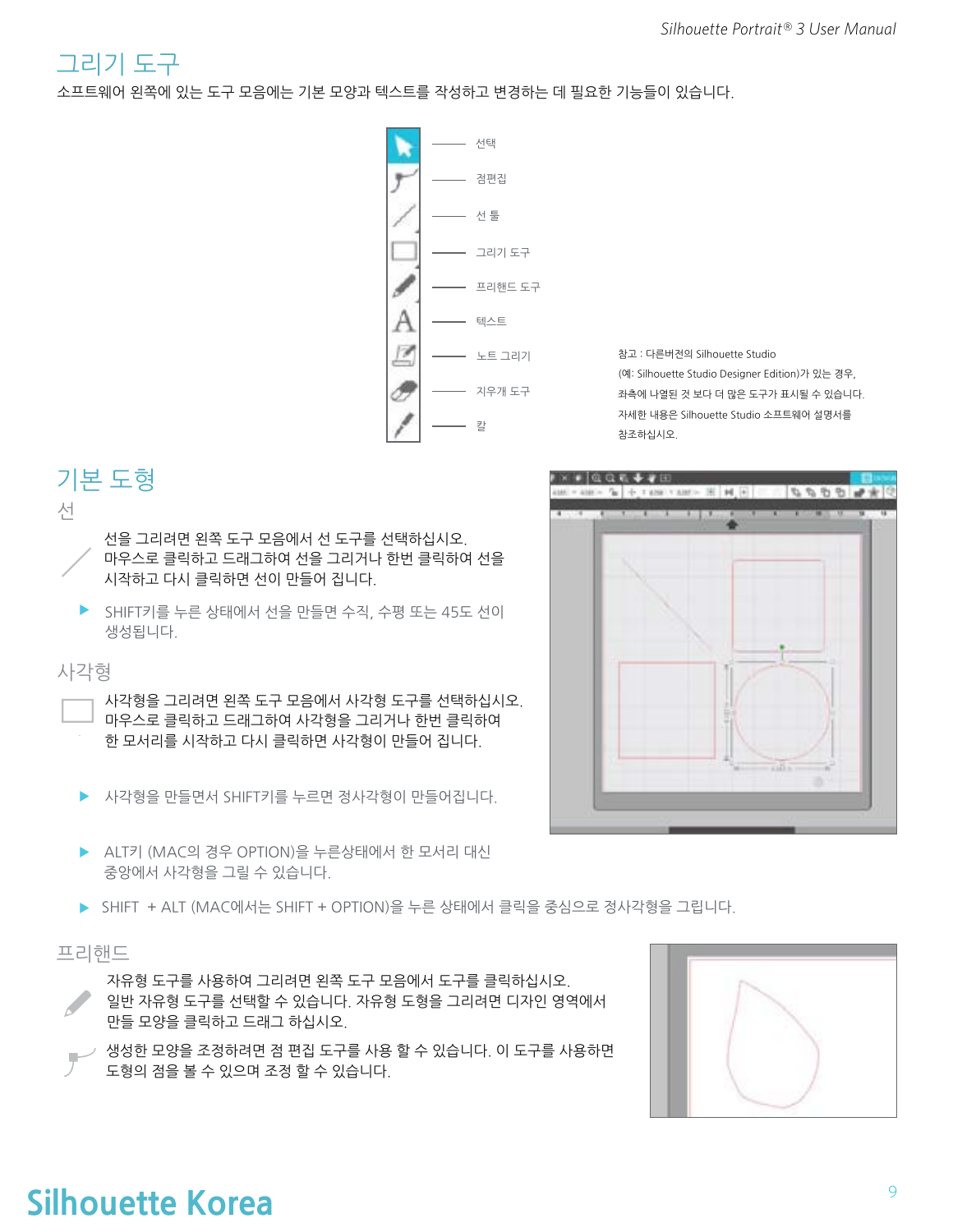

PC에 저장된 글꼴을 사용하여 글자나 단어를 자르려면 화면 왼쪽의 도구 모음에서 텍스트 도구를 선택하십시오. 텍스트 도구를 선택한 상태에서 페이지의 빈 공간을 클릭하고 입력 하세요 글꼴은 기본 글꼴로 선택되지만, 팝업되는 텍스트 스타일을 패널에서 쉽게 변경할 수 있습니다.



텍스트 도구로 페이지를 클릭하면 깜빡이는 커서가 나타납니다. 선택한 글자, 단어 또는 문구를 입력하십시오.

텍스트를 입력하거나 편집하는 동안 화면 오른쪽에 텍스트 스타일 창이 나타납니다. 이 창에서는 글꼴, 텍스트 크기, 두께, 정렬, 글자간격 및 줄 간격을 변경할 수 있습니다. 글꼴, 두께 등을 조정하기 전에 마우스를 사용하여 텍스트를 선택하십시오.

텍스트 입력을 마치려면 페이지 바깥 쪽 빈 공간을 클릭하십시오. 텍스트 편집 모드가 종료되고 텍스트 선택이 해제됩니다. 텍스트를 변경하는 경우, 왼쪽 도구 모음에 있는 선택 도구를 사용하여 페이지에서 텍스트를 더블 클릭 하십시오.

- ▶ 텍스트를 이동하려면 텍스트를 클릭하고 새 위치로 이동합니다.
- ▶ \_ 텍스트 크기를 조정하려면 텍스트를 선택한 다음 모서리에 있는 점을 드래그 하십시오.
- ▶ \_ 텍스트를 회전시키려면 텍스트를 클릭한 다음 개체 위에 표시된 녹색 원을 클릭하여 드래그 하십시오.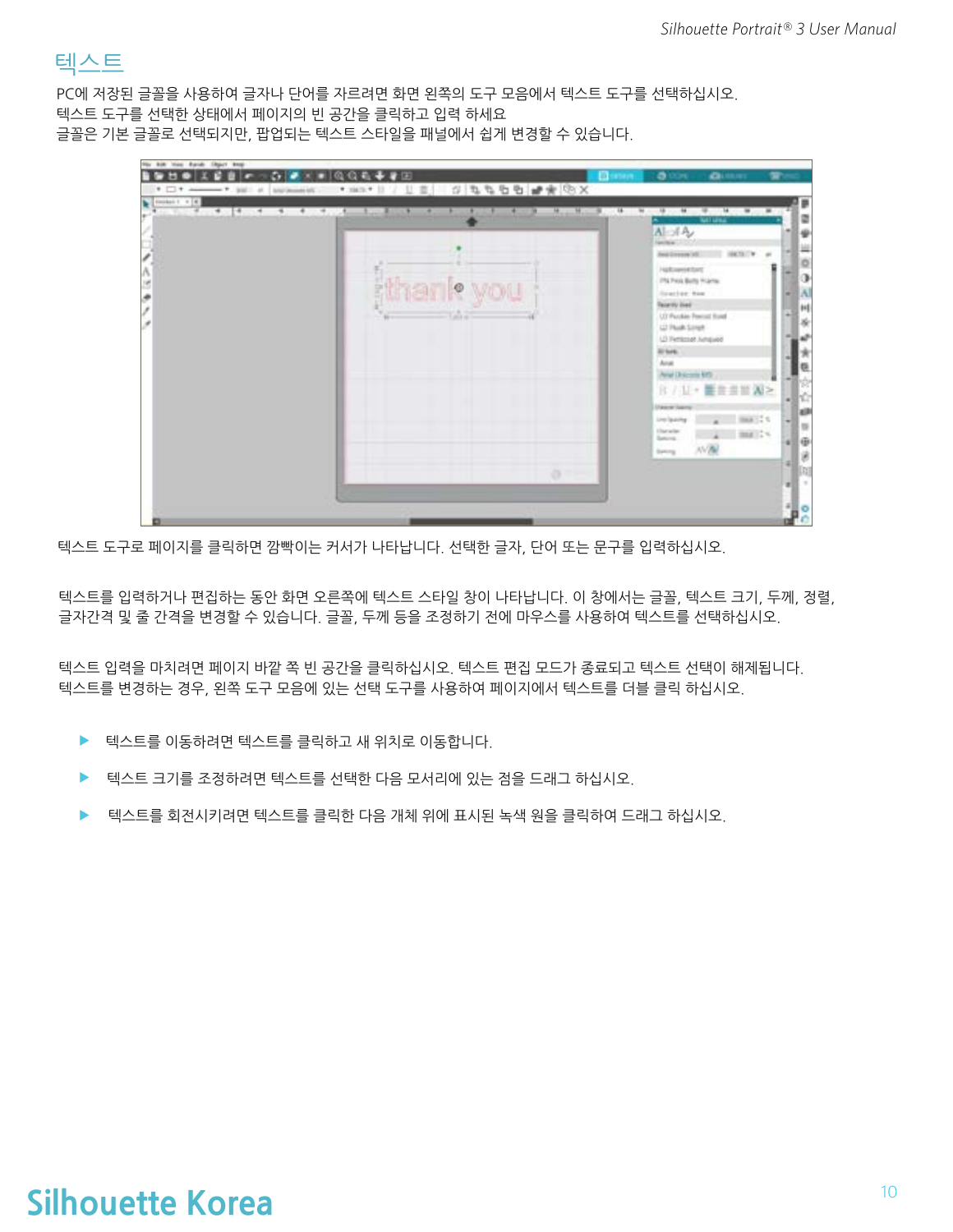## **Library 라이브러리**

#### 로그인

라이브러리는 Silhouette Design Store에서 얻은 디자인을 찾을 수 있는 곳 입니다. 자신만의 디자인을 Silhouette 라이브러리에 저장할 수도 있습니다.

로그인이 되지 않은 경우 라이브러리를 클릭시 Silhouette 계정으로 로그인하라는 메세지가 표시될 수 있습니다. 이메일 주소와 비밀번호를 입력하고 "Sign In"을 클릭하십시오. Silhouette 계정이 없는 경우 "Sign up Free"를 클릭하십시오

| Sign In                             |  |
|-------------------------------------|--|
|                                     |  |
| Email                               |  |
| Don't have an account? Sign up FRFF |  |
| Password                            |  |
| Emast.posteroid                     |  |
|                                     |  |
|                                     |  |
| <b>SHAN IN</b>                      |  |

왼쪽에는 폴더들이 표시되며, 오른쪽에는 디자인들이 표시됩니다. 아직 디자인이 없다면 걱정하지 마세요. 디자인을 추가하면 됩니다.

| <b>EXP</b> Alexandra Raws                                                                                | a bis boot at thereby a             |                                                   |                                 |                              |                                        |                                | and .                                | ۰                             | $\blacksquare$<br><b>Septima</b>                      | w<br>$\overline{a}$ |
|----------------------------------------------------------------------------------------------------------|-------------------------------------|---------------------------------------------------|---------------------------------|------------------------------|----------------------------------------|--------------------------------|--------------------------------------|-------------------------------|-------------------------------------------------------|---------------------|
| B Atlantic<br>Total University of the 1-<br>The Association<br><b>B</b> began                            | <b>Harry</b>                        | Earne 1                                           | --                              |                              | politic trust                          |                                | poment (d)                           | perimeters restored           | $\sim$<br>29199<br><b>TIEFTI</b><br>gat your grain in | profit              |
| ■ 30 Hz<br>To about 6 to<br>Tayan M -<br>The Payment Street                                              | 青原                                  | ۰<br><b>MOTHERS</b>                               |                                 | Fing Inc                     | ٠                                      |                                |                                      |                               |                                                       |                     |
| <b>B</b> Inquiricities<br>Arient Courts art, 2001<br>The State Internet DE 1<br><b>M</b> Liter Incopy of | givern stand<br>3                   | gant your tenants of<br>Will Belle Calls<br>where | process at paying               | gluence reporting            | green<br>Æ                             | 光柱光                            | gradual from nearch.                 | plate thes off<br>            | grams                                                 |                     |
| <b>B</b> Fallery (B)<br>B bearing for St 1.                                                              | state 9 Danie<br>China-             | an Arts But                                       | poor chas as                    | <b>bundhed Swg one</b><br>青田 | <b>President Sections</b>              | news between 1<br>* *          | Septem 1974<br>с<br><b>Service</b>   | <b>Talytti Isail</b>          | lagg antar<br># @                                     |                     |
|                                                                                                          | <b>Rent &amp; man of city</b><br>青田 | <b>Daniel</b>                                     | <b>Target Seas</b><br>★⊙<br>ul. | <b>Send per</b><br>新田<br>www | <b>Search glosses</b><br>vΘ<br>Иb<br>M | basil all them<br>ÆР<br>hellow | <b>Search an age of parties</b><br>œ | <b>David Steak parks</b><br>æ | baught.<br>∙<br>HOME                                  | $\frac{1}{2}$       |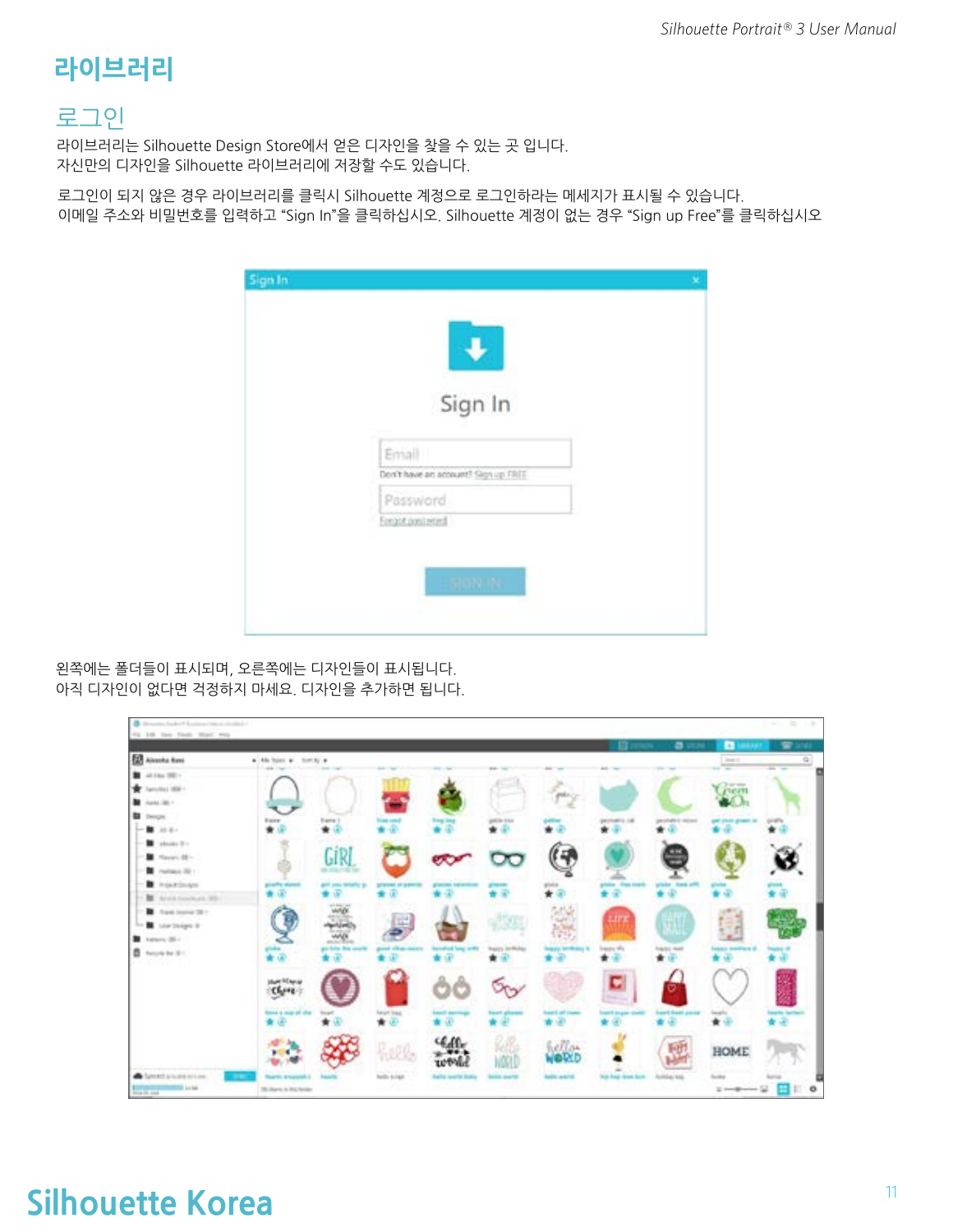#### 라이브러리 정리

디자인을 위한 새 폴더를 만들어 라이브러리 내에서 디자인을 구성할 수 있습니다.

오른쪽 창의 디자인을 왼쪽의 폴더 패널에서 새로 만든 폴더로 드래그 할 수 있습니다. 각 폴더 옆에 있는 원안의 숫자는 각 폴더 안에 포함된 디자인의 수를 나타냅니다.

| The \$45, tion. Farant cities! (Help                               |                                                  |                            |                               |                |                                                      |                        | a                         | о                              | $\mathbf{w}$ inc |
|--------------------------------------------------------------------|--------------------------------------------------|----------------------------|-------------------------------|----------------|------------------------------------------------------|------------------------|---------------------------|--------------------------------|------------------|
| <b>M</b> Alvesto Rate                                              | $\bullet$ (He have $\bullet$ - had for $\bullet$ |                            |                               |                |                                                      |                        |                           | <b>Text</b>                    | $\alpha$         |
| ALCOHOL: YES<br><b>Basebac (881)</b><br><b>B</b> Jun Str.          |                                                  | or ma                      |                               |                |                                                      |                        |                           |                                |                  |
| El monte                                                           | 22.00<br><b>STEERS</b>                           | JE Face-198<br>o e<br>70 H | and the state of the state of |                | 249-91-92 - (303-9374), SI-34-959-14, SI-1, Hook B - | 4-4032-110             | <b>There</b> is a project | <b>HELBURY ISSUE</b><br>91 H.H | 1181.00          |
| R Fotosa SE                                                        |                                                  | $-2 - 11$                  |                               |                |                                                      |                        |                           |                                |                  |
| <b>B</b> August the Will                                           |                                                  |                            |                               |                |                                                      |                        |                           |                                |                  |
|                                                                    | Firmer<br><b>Service</b>                         |                            | Imped Dengto - Heard Download | <b>Service</b> | front maint.                                         | <b>Solar Division:</b> |                           |                                |                  |
|                                                                    |                                                  |                            |                               |                |                                                      |                        |                           |                                |                  |
|                                                                    |                                                  |                            |                               |                |                                                      |                        |                           |                                |                  |
|                                                                    |                                                  |                            |                               |                |                                                      |                        |                           |                                |                  |
| 부사 가까우<br><b>A</b> Seterd amongstore<br>$-0.114$<br><b>Long on</b> | Thota and a<br>Tragers in the later              |                            |                               |                |                                                      |                        |                           | $        -$                    |                  |

Silhouette Design Store에서 디자인을 구매하면 해당 디자인이 최근 다운로드에 표시됩니다. 거기에서 디자인을 다른 폴더로 옮길 수 있습니다.

라이브러리에 폴더를 추가하려면 디자인 폴더를 클릭하십시오. 폴더의 빈 공간을 마우스 오른쪽 버튼으로 클릭하고 "새폴더"를 선택하십시오. "제목 없는 폴더"라는 새 폴더가 생성되며 이름을 바꿀 수 있습니다.

이와 같은 방법으로 폴더와 하위 폴더를 계속 추가하십시오.

| Ite life Ins Pent Gare tax             |                            |                                           |                                  |                         |                                        |              |                                        |                                                                 |               |
|----------------------------------------|----------------------------|-------------------------------------------|----------------------------------|-------------------------|----------------------------------------|--------------|----------------------------------------|-----------------------------------------------------------------|---------------|
|                                        |                            |                                           |                                  |                         |                                        |              | 0.11                                   | <b>D</b> (MAR)                                                  | w.            |
| <b>El Abenda Bass</b>                  | a literature, a looking a  |                                           |                                  |                         |                                        |              |                                        | <b>Seco</b>                                                     | $\frac{1}{2}$ |
| <b>M</b> Atlanta (M) +                 |                            |                                           |                                  |                         |                                        |              |                                        |                                                                 |               |
| The face in 1990                       |                            |                                           |                                  |                         |                                        |              |                                        |                                                                 |               |
| <b>B</b> forces                        |                            |                                           |                                  |                         |                                        |              |                                        |                                                                 |               |
| <b>B</b><br>Person L                   | 31.804                     | STAGE-18                                  | Antique, 480                     |                         | Link art that  \$\$ Shorater Fa.  \$9. | stores de l' | Standis Mil-                           | motion and a                                                    | $-1.45$       |
| .                                      | <b>CONTRACT</b>            | <b>TANKS</b>                              |                                  | <b>STAR</b>             |                                        |              |                                        |                                                                 |               |
| 1 th Face 19                           |                            |                                           |                                  |                         |                                        |              |                                        |                                                                 |               |
| <b>B</b> const (E)<br>an a             |                            |                                           |                                  |                         |                                        |              |                                        |                                                                 |               |
| - Cardi and boompad 101                | <b>STORY OF</b>            |                                           | Project Energies Hannon Economy. |                         |                                        |              |                                        |                                                                 |               |
| <b>Exception Harnards III</b><br>▬     |                            | <b>Communication of the Communication</b> |                                  | Speeds.<br><b>PLATE</b> | <b>Robert Australia</b><br>an Col      | State Amount |                                        |                                                                 |               |
| $\blacksquare$ where $\blacksquare$    |                            |                                           |                                  |                         |                                        |              |                                        |                                                                 |               |
| The Parents Blvd.                      |                            |                                           |                                  |                         |                                        |              | <b>San artist</b><br><b>Tay alters</b> |                                                                 |               |
| Constant STY                           |                            |                                           |                                  |                         |                                        | last by      | ٠                                      |                                                                 |               |
| <b>B</b> can be                        |                            |                                           |                                  |                         |                                        | Palati i     |                                        |                                                                 |               |
| <b>M</b> Primer Oh                     |                            |                                           |                                  |                         |                                        |              | <b>No Polar</b>                        |                                                                 |               |
| To based (respect                      |                            |                                           |                                  |                         |                                        |              |                                        |                                                                 |               |
| <b>EX PRIVATE Diversionals (ESE 1)</b> |                            |                                           |                                  |                         |                                        |              |                                        |                                                                 |               |
| <b>M</b> (pure) 18                     |                            |                                           |                                  |                         |                                        |              |                                        |                                                                 |               |
| The based towns (25 x                  |                            |                                           |                                  |                         |                                        |              |                                        |                                                                 |               |
| <b>B</b> the Delpt R                   |                            |                                           |                                  |                         |                                        |              |                                        |                                                                 |               |
| <b>B</b> Advis (81.1)                  |                            |                                           |                                  |                         |                                        |              |                                        |                                                                 |               |
| $\blacksquare$ . Another fire the $-$  |                            |                                           |                                  |                         |                                        |              |                                        |                                                                 |               |
| TAN PRE<br>A latest projections.       |                            |                                           |                                  |                         |                                        |              |                                        |                                                                 |               |
| $\frac{1}{2}$                          | 21 months of the Antalysis |                                           |                                  |                         |                                        |              |                                        | $1 - 2$ $\frac{1}{2}$ $\frac{1}{2}$ $\frac{1}{2}$ $\frac{1}{2}$ |               |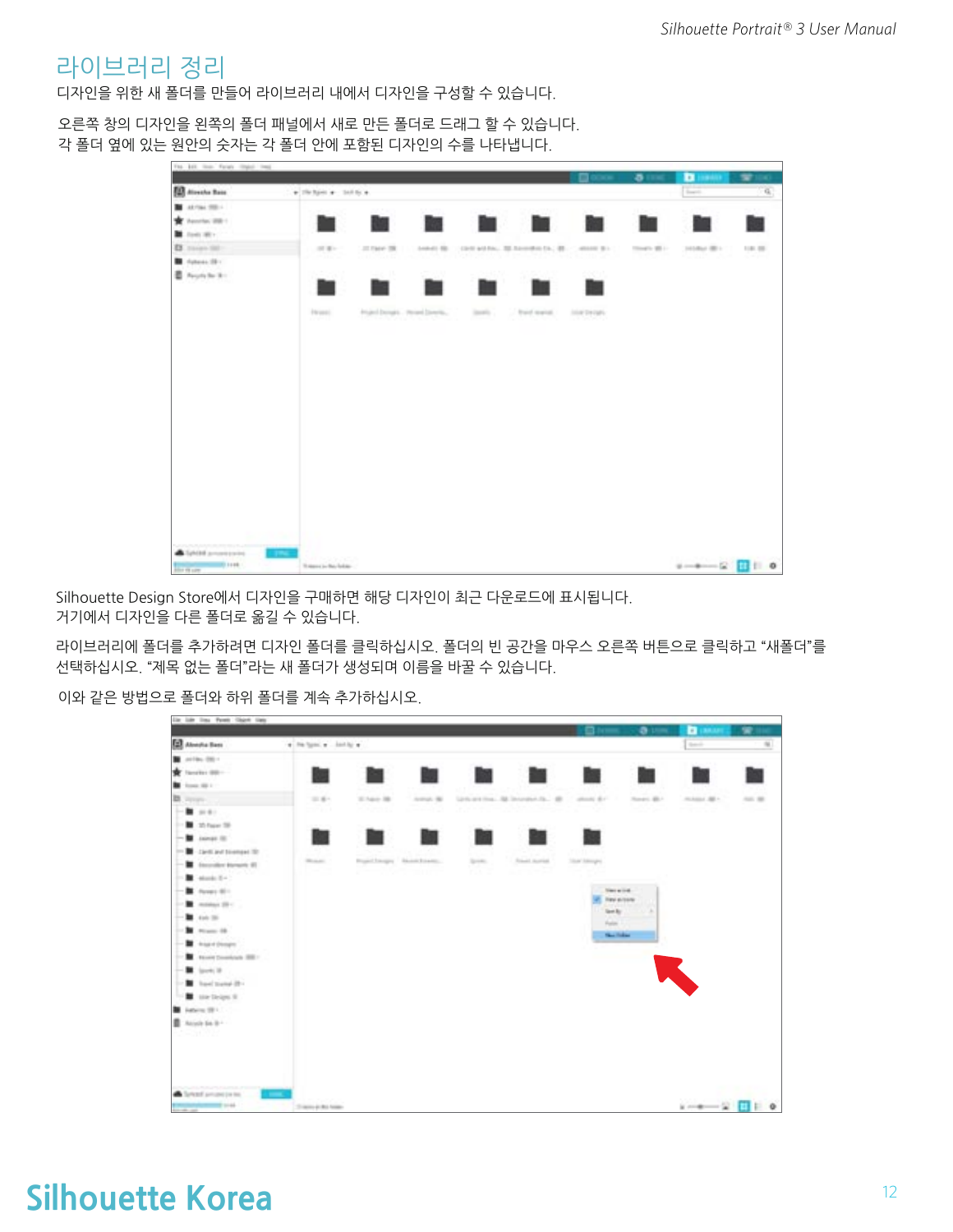#### 라이브러리 디자인 검색

Silhouette Design Store에서 구매 한 디자인에는 이와 관련된 특정 키워드가 있기 때문에, 특정 디자인을 간단하게 검색 할 수 있습니다. 디자인을 검색하려면 라이브러리 탭을 클릭하여 라이브러리를 엽니다. 오른쪽 상단의 검색창에 키워드를 입력하십시오.

| @ tok suite (budg) 4 king over \$100 on Lighting 3<br>For Life Sens Away, Should trade                                                                                                                                                                                                                                      |                         |  |                                |                    |    |                                        |   |               | · 七、青、三 美               |
|-----------------------------------------------------------------------------------------------------------------------------------------------------------------------------------------------------------------------------------------------------------------------------------------------------------------------------|-------------------------|--|--------------------------------|--------------------|----|----------------------------------------|---|---------------|-------------------------|
| Alexshe Bass                                                                                                                                                                                                                                                                                                                | . Henny . total .       |  |                                |                    |    | <b>ET DESKIN</b>                       | a | о<br>pose     | $\overline{\mathbf{z}}$ |
| To an max (60)<br>The Associate UNI -<br>The Form (MD +<br><b>B</b> Overall<br>■ 10 米 -<br><b>B</b> (O Rain 19)<br><b>B</b> Aimyle St<br>Carticand travelgary (12)<br><b>B</b> bicador Determ 39<br><b>M</b> environment<br>Tiney (1) -<br><b>Contract State</b><br><b>M</b> Ark 10<br><b>B</b> Printed OK<br>Tropic Druges | 音田                      |  | towed glate<br>$\star$ $\circ$ | world plater<br>食业 | 青田 | or furnit fisted glo grides - the mark |   |               |                         |
| tion of Doveloped Inter-<br><b>B</b> South R<br>Travel Humal 23 -<br><b>De Grief Freigen III</b><br>Adam ID -<br>Friede Bill II -<br>a hearthca<br>Syncol available<br><b>Channel</b><br>$= 1016$<br><b>STORIES</b>                                                                                                         | <b>Dismite Big Gold</b> |  |                                |                    |    |                                        |   | $ -2$ $+$ $-$ |                         |

#### 라이브러리 디자인 사용

사용하려는 디자인을 찾으면 디자인을 두번 클릭하여 페이지에 배치할 수 있습니다. 디자인을 마우스 오른쪽 버튼으로 클릭하고 "[파일 이름] 열기"를 선택할 수 있습니다. 자동으로 라이브러리가 닫힌 후 디자인 페이지로 이동합니다. 라이브러리 탭을 클릭하면 라이브러리를 다시 열 수 있습니다.

디자인을 붙여넣지 않고 라이브러리를 닫으려면 디자인탭을 클릭하여 디자인 영역 또는 store 탭으로 돌아가서 더 많은 디자인을 검색하십시오.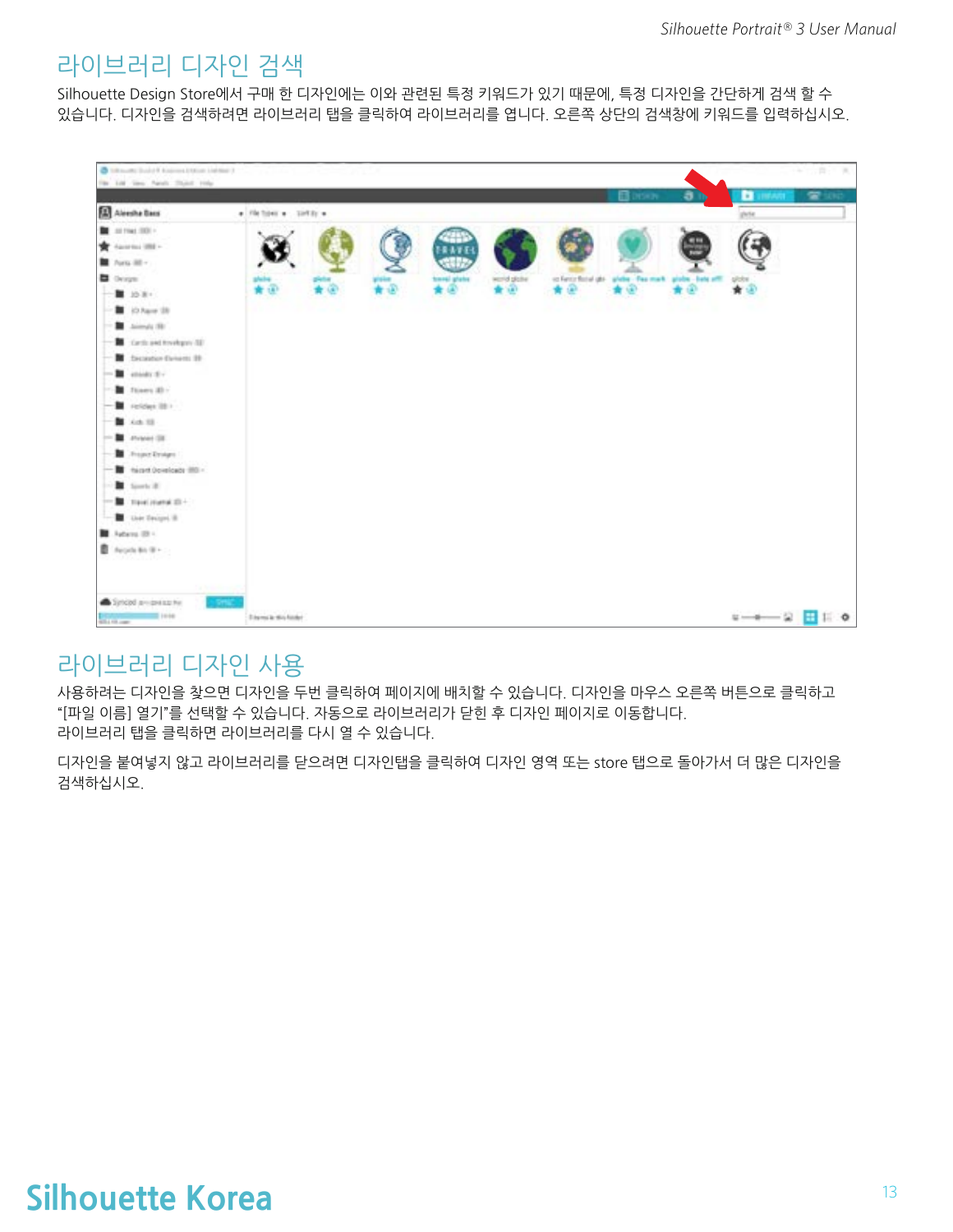#### 라이브러리 분할 화면 표시

디자인 영역과 라이브러리를 동시에 보려면 라이브러리 분할 화면 기능을 사용하십시오. 화면을 분할하려면 디자인 화면으로 이동해야 합니다. 화면 왼쪽 하단으로 이동하여 아래쪽 화살표 (또는 라이브러리 아이콘이라고도 함)가 있는 폴더를 더블 클릭하거나 오른쪽을 가리키는 삼각형을 클릭하면 분할 화면이 열립니다.



분할 화면이 열리면 라이브러리 폴더를 탐색하여 디자인 페이지에 추가 할 디자인을 찾을 수 있습니다. 디자인을 두번 클릭하거나 디자인을 클릭하고 드래그하여 디자인 페이지에 배치 할 수 있습니다.



분할화면 사용이 완료되면 분할 화면 가운데에 있는 동일한 라이브러리 아이콘을 클릭하여 라이브러리 부분을 다시 숨길 수 있습니다.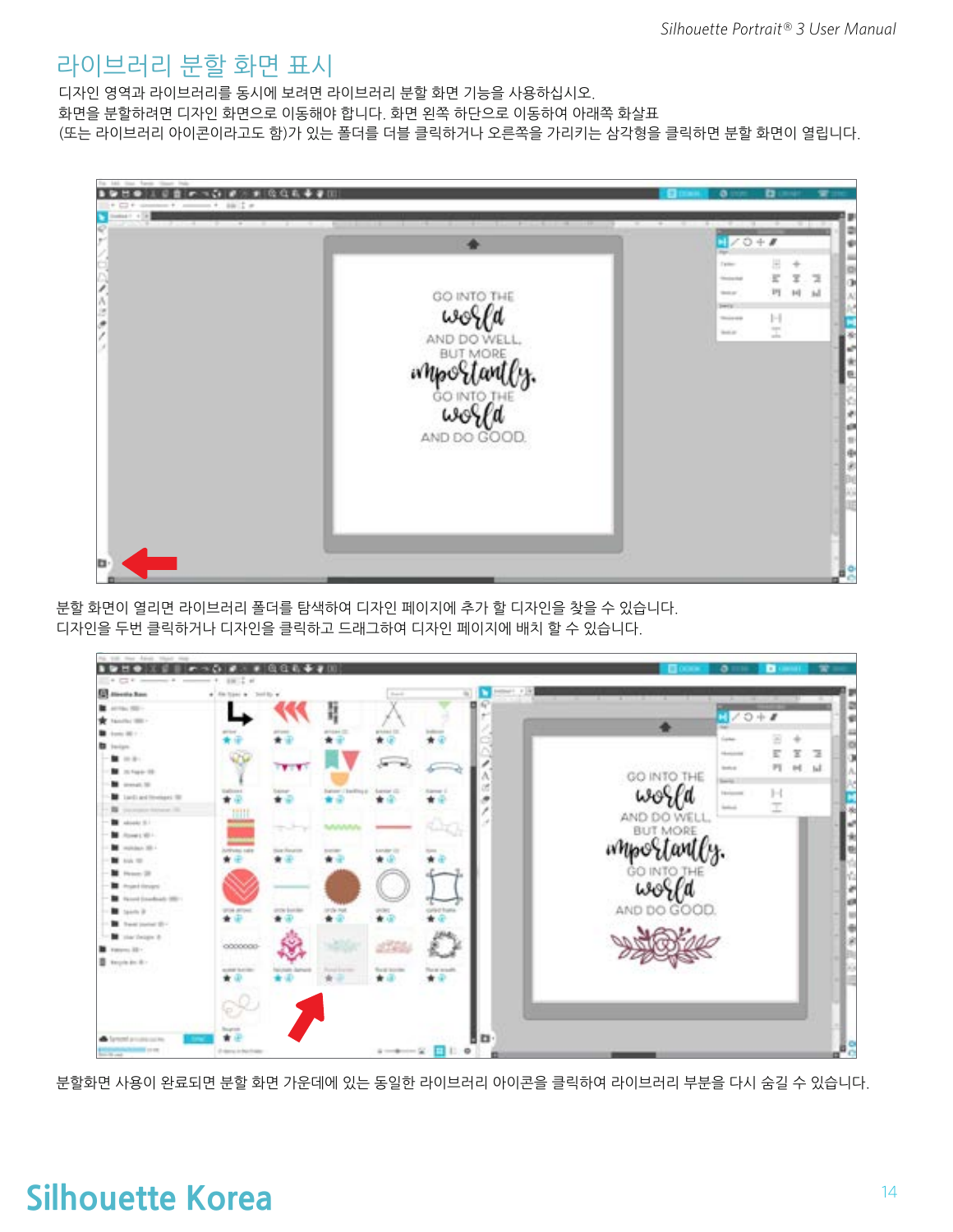## **Silhouette Design Store**

Silhouette Design Store에는 간단한 컷 아웃, 복잡한 패턴 및 디자인, 글꼴 및 문구, 3D 디자인 등 Silhouette 기계로 잘라낼 수 있는 170,000 개 이상의 디자인이 포함되어 있습니다. Design Store에서 구매 할 수 있으며 매주 무료 디자인이 게시됩니다.

Silhouette Design Store에 접속하려면 소프트웨어의 오른쪽 상단에 있는 Store 탭을 클릭하십시오. simouette Design Store에 답극이더한 포프트웨어의<br>브라우저 창이 열리고 Store로 이동합니다.

이번 주의 무료 디자인이 홈페이지에 표시됩니다. 새로운 디자인, 트렌트 디자인 등을 볼 수도 있습니다.



검색창에 키워드를 입력하여 디자인을 검색하거나 메뉴 시스템을 사용하여 특정 카테고리에서 디자인을 검색하십시오.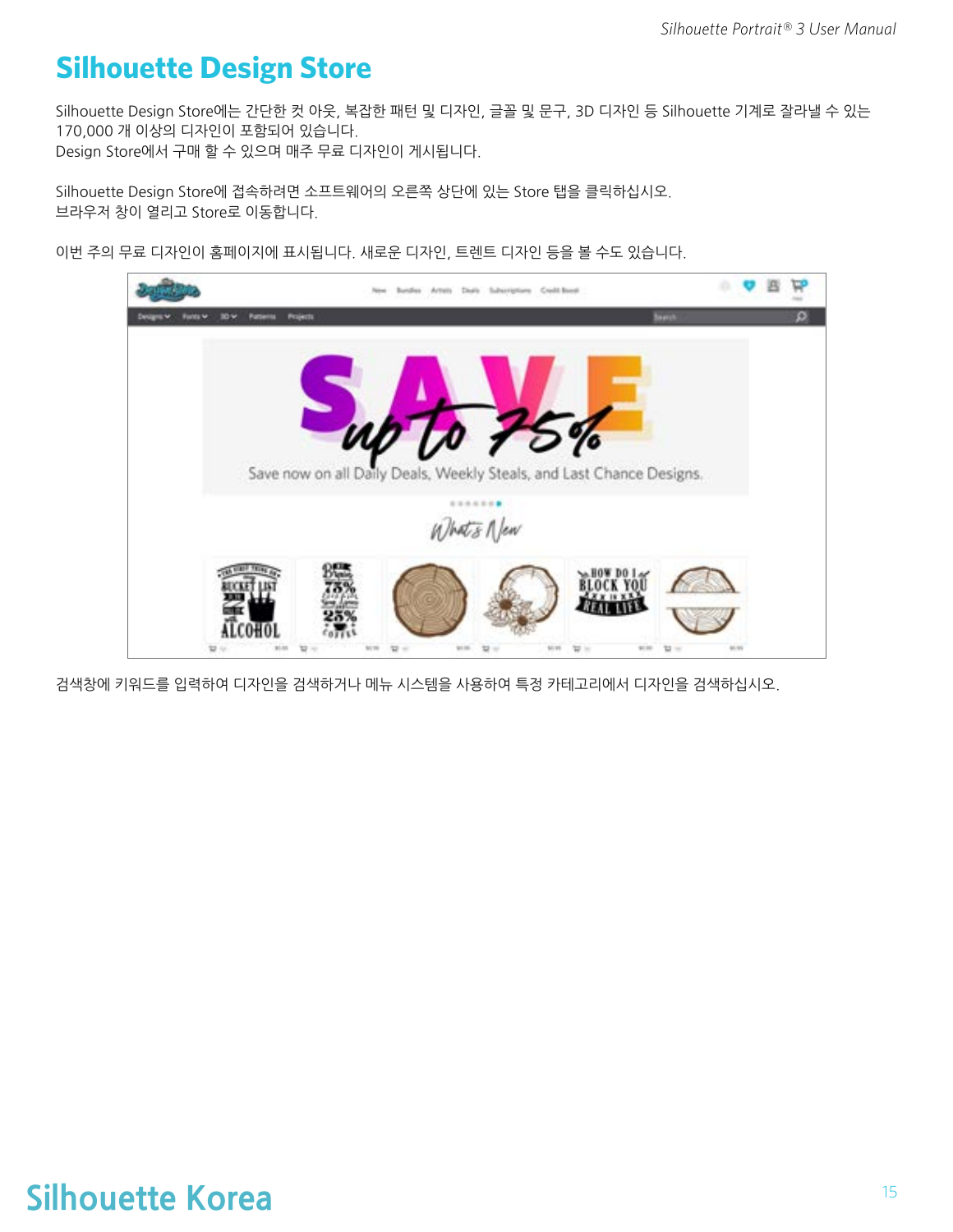#### 디자인 다운로드

지금은 이번주의 무료 디자인을 클릭하여 무료 디자인을 다운로드 하십시오. "Free Designs"을 선택할 수 있습니다.



디자인을 클릭하면 해당 디자인에 대한 추가 정보를 제공하는 창이 나타납니다. 여기서 디자인 유형, 파일 유형 및 가격을 추가 할 수 있습니다.

| FOOTBALL<br>٦<br>by Silhourth                            |                                                                                                                                           |                 |
|----------------------------------------------------------|-------------------------------------------------------------------------------------------------------------------------------------------|-----------------|
|                                                          | DESIGN TYPE O<br>Topdar zut<br>FLETYPE O<br>HR Studio<br>0.946<br>LICENSE TYPE<br>IF Fernonal Use<br>El Commercial Use<br>60.69<br>\$0.00 | <b>LEPRITAS</b> |
| DESCRIPTION<br>This design is intended to be cut with an | Design ID                                                                                                                                 | BOORTH          |
|                                                          | Fide Size                                                                                                                                 | 105.3 KB        |
| instructs cutting machine.                               |                                                                                                                                           |                 |

원하는 디자인을 장바구니 아이콘을 눌러 장바구니로 옮겨줍니다.

.<br>무료 디자인을 다운로드 하기 때문에 총 장바구니 금액은  $$0.00$ 입니다.

장바구니에서 체크 아웃 버튼을 누르십시오. 디자인을 다운로드 하기 전에 Design Store에서 로그인하라는 메세지가 표시됩니다.

온라인 계정이 없을 경우 구매가 어려우며, 계정을 만든 후에는 장바구니에 다시 액세스하여 결제 절차를 시도해야 합니다.

디자인을 다운로드 할 때마다 비밀번호를 확인하라는 메세지가 표시됩니다.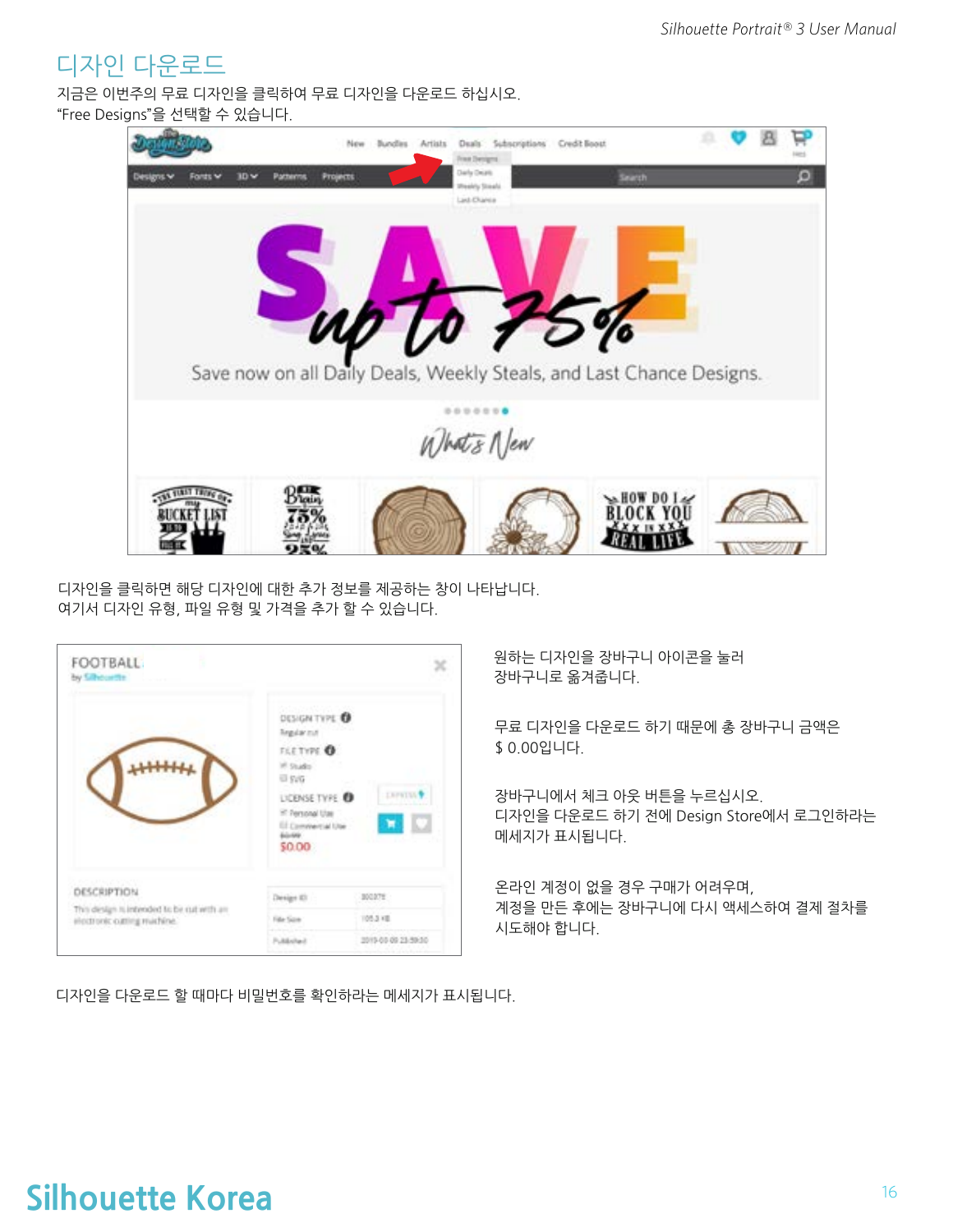## **Send Panel 보내기**

보내기 탭을 클릭하면 왼쪽에 회색으로 표시된 디자인 화면 버전과 오른쪽에 보내기 패널이 표시됩니다.

보내기 패널을 사용하면 잘라내기 설정을 조정하여 커팅 할 수 있습니다.

보내기 탭에서 선택 할 수 있는 작업은 간단한, 선, 채우기 및 레이어 입니다.

|             | 圓 | <b>DESIGN</b>                          | <b>S</b> STORE                     |       | <b>LIBRARY</b> | <b>SEND</b>         |
|-------------|---|----------------------------------------|------------------------------------|-------|----------------|---------------------|
| Simple<br>o |   | (C) Line                               | <b>C</b> Fill                      | Layer |                |                     |
| Material    |   |                                        | Cardstock, Textured - Heavy (80lb) |       |                |                     |
| Action      |   | Auto (Cut)                             |                                    |       |                |                     |
| Tool        |   |                                        | AutoBlade (Detected)               |       |                |                     |
|             |   | $\neg$ No Cut                          |                                    |       |                |                     |
|             |   | $\bigoplus$ Cut                        |                                    |       |                |                     |
|             |   |                                        |                                    |       |                |                     |
|             |   | $\mathbf{\Theta}$ Cut Edge             |                                    |       |                |                     |
|             |   | Cut Cardstock, Textured - Heavy (80lb) |                                    |       |                |                     |
|             |   | Force                                  |                                    | 30    | ۸              | Passe $1$<br>A<br>5 |

각 작업을 통해 특정 절단 설정을 조정할 수 있습니다. 간단히 패널에서 재료, 동작 및 도구를 선택하고 "보내기"를 클릭하면 쉽게 커팅 할 수 있습니다.

보내기 화면에는 오른쪽의 패널과 왼쪽에 디자인이 표시된 화면의 두 부분이 있습니다. 오른쪽 패널에는 작업 옵션과 작업 탭이 있습니다. 보내기 탭에 들어가면 디자인의 절단 선이 더 두껍고 굵게 표시되어 Silhouette이 커팅하는 화면을 정확하게 볼 수 있습니다.

디자인을 조정하려면 디자인 탭을 클릭하여 디자인 화면으로 돌아가야 합니다. 보내기 탭에 있는 동안 디자인을 이동할 수 있지만 디자인을 다른 방법으로 조정할 수는 없습니다.

액션패널의 첫번째 옵션은 간단한 탭입니다. This is where you can select the material type, the action you can select the material type, the action you can select the action you can select the material type, the action you can select the mat 여기에서 재료 유형, Silhouette이 수행하려는 작업, 사용중인 블레이드 종류, 절단, 에칭, 스코어링, 엠보싱 또는

점선을 선택할 수 있습니다.

고급 설정을 위해 선 패널, 채우기 패널 또는 레이어 패널을 사용할 수 있습니다. 선 패널 또는 채우기 패널을 사용하면 이미지의 선 색상 또는 채우기 색상에 따라 Silhouette이 수행 할 작업을 지정할 수 있습니다. 여러 레이어가 있는 디자인이 있는 경우 레이어 패널을 사용하여 잘라낼 레이어를 선택할 수 있습니다.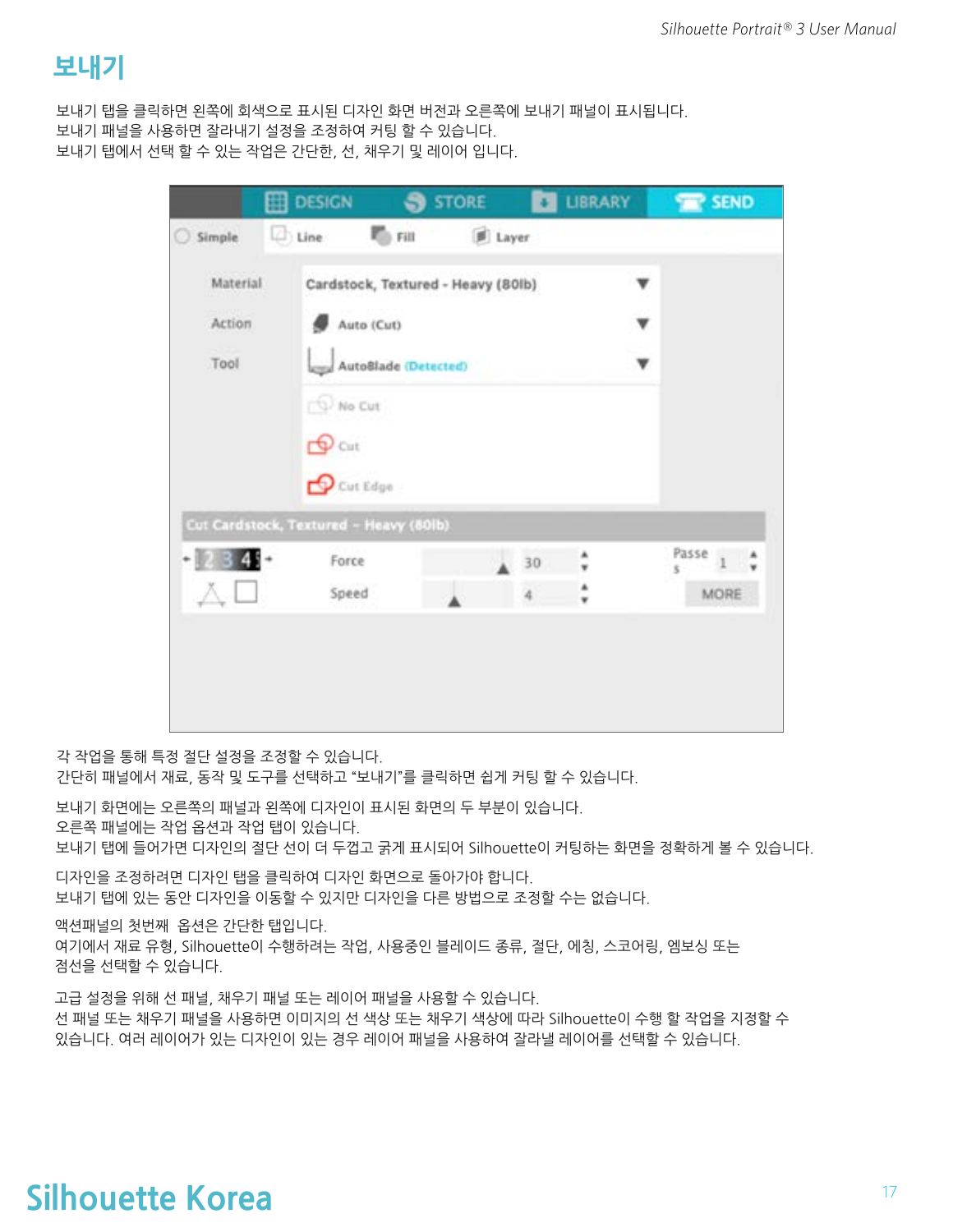## **Prepare the Portrait 3 Portrait 3 사용 준비**

#### 커팅 매트에 소재 부착

커팅 매트에서 붙지 않는 보조 필름을 제거하십시오. 새로운 매트는 처음에는 접착력이 매우 높습니다. 커팅 매트에 놓인 재료의 손상을 방지하려면 데님이나 마이크로 화이버와 같이 보풀이 너무 많이 나오지 않는 표면에 매트의 끈적한 면을 아래로 향하게 놓습니다. 이렇게 하면 매트의 접착력이 떨어지지만 손상시키지 않고 재료를 고정 할 수 있습니다.



Silhouette Studio의 그림에 따라 커팅매트에 종이 또는 기타 재료를 놓습니다.



#### 포트레이트 전원 켜기

커팅 매트를 기계에 공급하려면 전원 버튼을 누르고 기기가 작동 될 때까지 기다리면서 Silhouette Portrait 를 켭니다.

- $\blacktriangleright$  뚜껑을 열어주세요.
- ▶ 매트의 왼쪽 가장자리를 기기 왼쪽의 파란색 맞춤 표시에 맞춥니다.
- ▶ 매트를 흰색 롤러에 대고 누르십시오.
- ▶ 위쪽을 가르키는 화살표 버튼을 눌러 매트를 커팅 위치에 넣으십시오.

화면에서 문서 아래에 커팅 매트 이미지가 표시되지 않으면 창의 오른쪽에 있는 실루엣 도구 모음 상단의 페이지 설정 아이콘을 클릭하십시오. 커팅 매트 섹션에서 포트레이트 매트를 선택합니다.

Position your image on the screen where you want it to cut on the mat. Be sure to keep your design within the red 이미지를 매트에서 잘라내려는 화면에 배치하십시오. 디자인을 페이지 여백 내에 위치하십시오.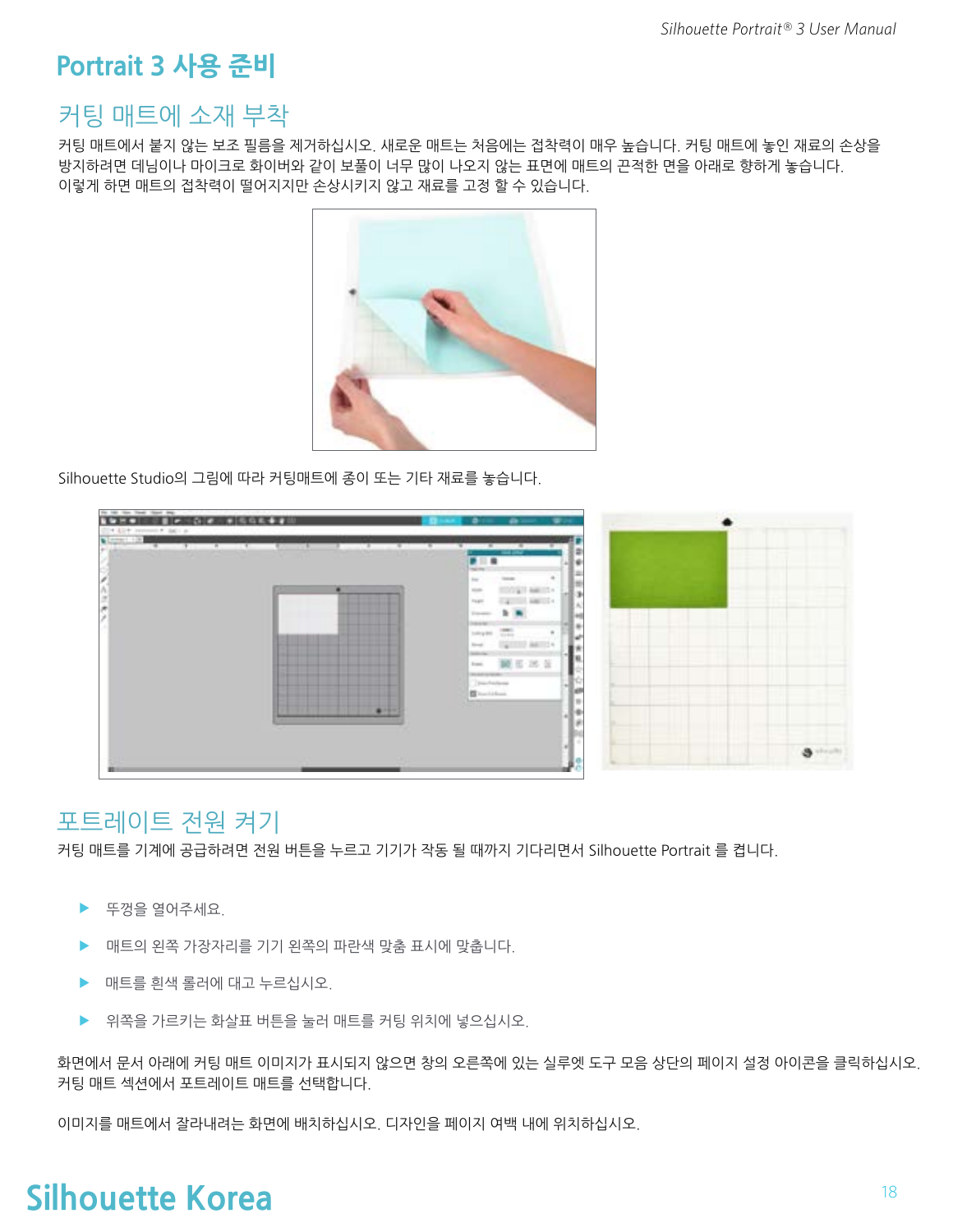#### 도구 장착

실루엣으로 자를 준비를 하려면 도구나 날을 선택하는 것이 중요합니다. 기계에 자동 칼날이 제공되므로 이를 사용할 수 있습니다. 다른 스타일의 칼날은 다른 방법으로 조정됩니다. 대체 칼날 조정에 대한 방법은 해당 칼날 포장에 포함되어 있습니다.



자동 칼날을 사용하는 경우 절단 할 디자인을 보내면 칼날 길이가 자동으로 조정됩니다. 자동 칼날 또는 다른 칼날을 수동으로 조정하려면 기계 또는 기계와 함께 제공되는 휴대용 도구의 조정 소켓을 사용하십시오. 빨간색 표시등이 원하는 설정을 가리킬 때까지 칼날을 위아래로 조정 소켓 안으로 부드럽게 누릅니다.

| 칼날 설정    | 재료                              |
|----------|---------------------------------|
|          | 비닐 및 부드러운 열 전사 필름 재료와 같은 얇은 재료  |
| $2 - 3$  | 카드 용지 및 열전사 재료와 같은 중간 무게 재료     |
| $4 - 6$  | 질감이 있는 카드 용지 및 패턴 용지와 같은 두꺼운 재료 |
| $7 - 10$ | 캔버스와 같은 두꺼운 재료                  |

도구에 장착 가능한 칼날은 오직 자동 칼날, 래칫 칼날, 프리미엄 칼날 입니다. 모든 경우에 칼날 설정이 높을수록 칼날길이가 더 많이 노출되어 두꺼운 재료를 자를 수 있습니다. 다른 재료에 권장되는 칼날 설정은 Silhouette Studio를 참조하십시오.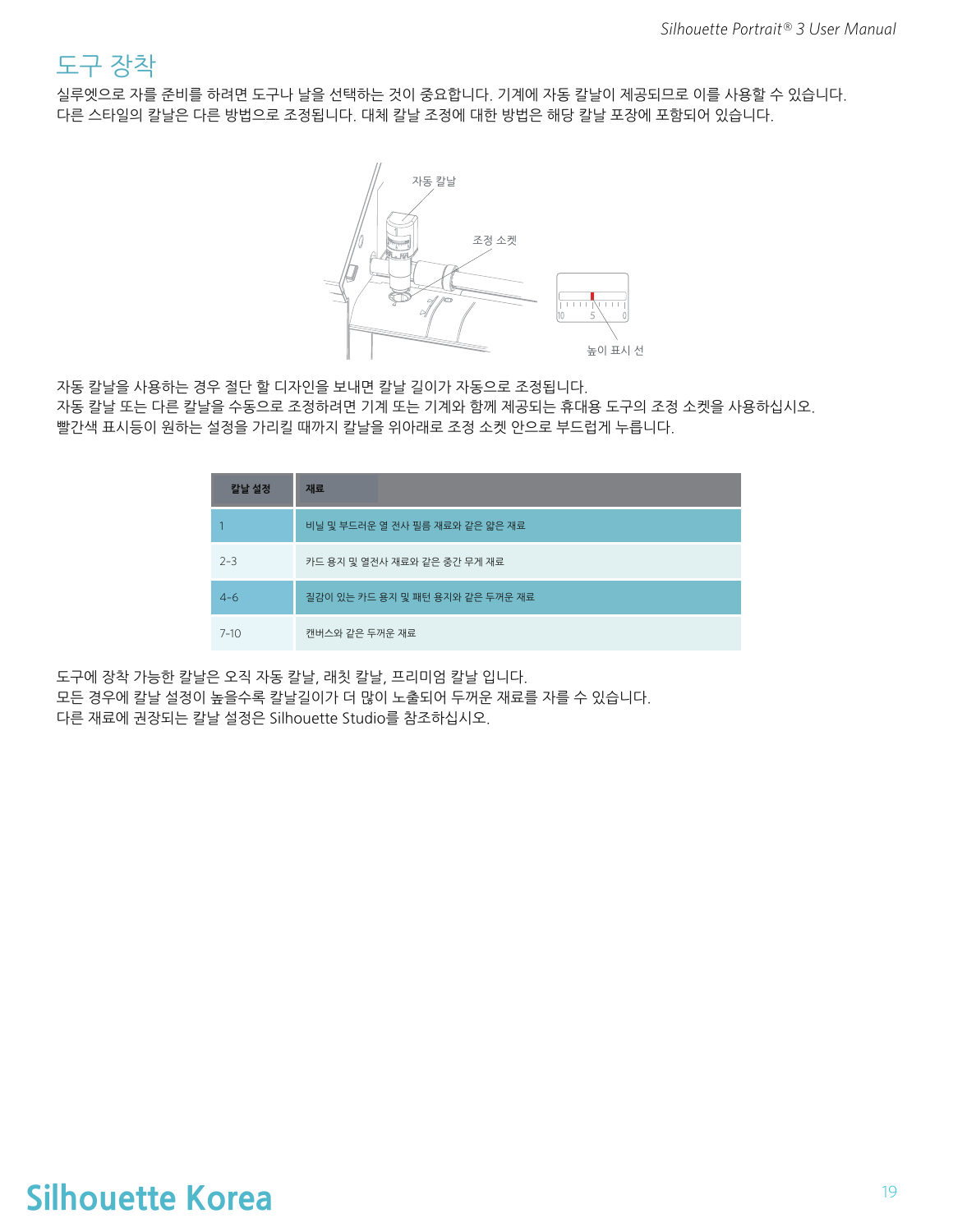#### 자동 도구 감지

Portrait 3의 새로운 기능은 자동 도구 감지 입니다. 이 기능을 통해 소프트웨어는 기계에 어떤 도구가 삽입되어 있는지 감지 할 수 있으며 보내기 패널에서 작업 옵션을 자동으로 설정합니다.

이 기능은 Portrait 3와 Cameo 4 에서만 사용할 수 있습니다. 도구 및 도구 어댑터의 뒷면에 작은 금속 스트립이 있습니다. 해당 금속 스트립이 기계에 영향을 미치며 소프트웨어 홀더가 도구 홀더에 등록됩니다.



#### 도구 어댑터 (별매)

Portrait 3 도구 홀더 장착은 이전 Portrait, Cameo 버전과 약간 다르므로 Portrait 3에 도구를 삽입하는데 사용할 수 있는 4가지의 these tool adapters that you can use to insert tools into the Portrait 3: 도구 어댑터가 필요합니다.







먼저 잠금 레버를 당겨 도구를 잠금 해제하십시오.

자동 칼날 (또는 사용중인 도구 또는 도구 어댑터)를 도구에 삽입하고 잠금 장치를 제자리로 밀어 넣으십시오. 잠금 레버를 뒤로 밀면서 도구를 아래로 밀면 도움이 될 수 있습니다.

위의 방법으로 진행하게 되면 도구가 제자리에 단단히 고정됩니다.

<sup>감금 레버</sup>

도구 번호 옆에 진한 파란색이 표시되면 도구가 단단히 고정 된 것 입니다.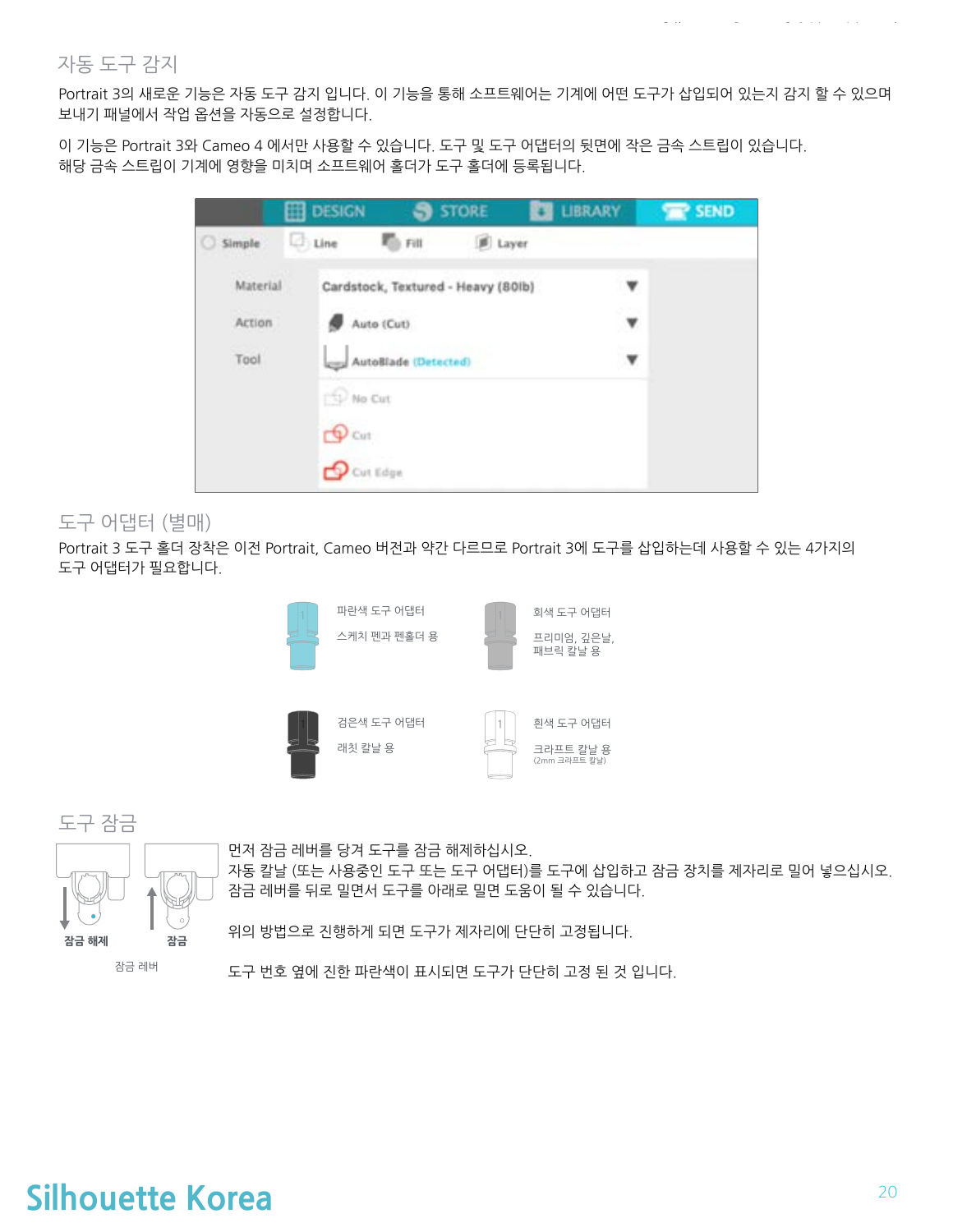#### 소재 로드

커팅 매트에 재료를 넣은 다음 커팅 매트를 기계에 넣을 차례 입니다. 캐리지 전면과 흰색 올러 앞의 회색 선으로 커팅 매트의 왼쪽 가장자리를 정렬합니다. and the white rollers. Click the Load button on the Portrait 3. The white rollers will grip Portrait 3의 로드 버튼을 누릅니다.

재료를 로드 한 후 시작 커팅 위치를 조정하려면 제어판 또는 Silhouette Studio 소프트웨어의<br>기사도로 US 같은 ASE 같습니다 화살표를 사용하여 이동합니다.

## **Cut a Design Portrait 3 사용 준비**

디자인이 선택 되고, 재료가 정해지고, 기계가 준비되면 커팅을 할 수 있습니다.

Silhouette Studio로 돌아가서 필요한 설정값을 추가해주십시오.<br>되스 도립으로 같다요 강행할 때 사망할 수 있는 사항으 양맹인권 상사되 단순 동작으로 커팅을 진행할 때 선택할 수 있는 사항은 아래와 같습니다.

.<br>도구 및 재료, 작업에 맞는 도구 옵션이 표시됩니다.

First select your material. It's important to be accurate in your selection because 먼저 재료를 선택하십시오. Silhouette Studio는 각 재료에 대한 커팅 설정을 미세하게 조정 할 수 있기 때문에, 정확한 설정을 하여야 합니다.<br>- 그리고 - 이 이 이 이 시기 때문에 대해 보기 없다.

you need to make adjustments, you change these settings. If you need to add a new 조정이 필요한 경우 이 설정 값을 변경하십시오.

material, you can click the "Add New Material Type" button at the bottom of the 새로운 재료를 추가해야 하는 경우 재료 매뉴 하단에 있는 "새 유형 추가" 버튼을 클릭하여 원하는 설정을 추가 할 수 있습니다.

도구를 선택하거나 올바른 도구가 장착되어 있는지 확인하십시오. 자동 도구 감지기능을 사용하면 기계가 홀더에 있는 도구를 자동으로 감지합니다.

| O fingle          | District Market  |                  | F. Layer |    |
|-------------------|------------------|------------------|----------|----|
| <b>DI ME</b><br>o |                  |                  |          |    |
| Informed          |                  | Cardstock, Plain |          |    |
| Liken:            |                  | $9$ Ancien       |          | ¥. |
| Tool              |                  | La mana          |          | ۷  |
|                   |                  | $-24.66$         |          |    |
|                   | <b>CO</b> factor |                  |          |    |
|                   |                  | ூண்ட             |          |    |

보내기 버튼을 클릭하면 커팅이 진행되는 것을 확인할 수 있습니다.

| WITH 3 DAY DAMA                                          |             | 11:51<br><b>CONTRACTOR</b> |
|----------------------------------------------------------|-------------|----------------------------|
| <b>CALL A</b><br>eu have troutie co<br><b>STATISTICS</b> |             |                            |
|                                                          | <b>SEND</b> |                            |

Portrait 3 디자인을 자르기 위해 설명이 필요한 경우 보내기 버튼 왼쪽의 보내기 영역 하단에 있는 학사모 모양 아이콘을 클릭하면, 진행해야 할 짧은 슬라이드 쇼가 표시됩니다.

|  | 로드  |
|--|-----|
|  | 언로드 |
|  |     |

| <b>Side of</b>    | Gebrank Plan                                                                                                              |        |
|-------------------|---------------------------------------------------------------------------------------------------------------------------|--------|
| <b>Allen</b>      | <b>CONTRACTOR</b>                                                                                                         |        |
| Charles C         | <b><i>Packling Affordar Builds</i></b><br>Lammid Chalcoad<br>Carlotteric Giffine<br>Carlotteria Highs                     |        |
|                   | Lydaius Holyto Adopte Buled<br>Lashbook Holland Pacer Wilds<br>TRAFFICAT                                                  |        |
| <b>Carl Corp.</b> | Losa Papiri, Monicano (Mile)<br><b>Cardy Shering Co.</b><br>Laure Company In<br><b>Fisher Carlus, Frences</b>             |        |
| W<br><b>PE 27</b> | Landstock Steels (1914) 10302<br><b>Galtima</b>                                                                           |        |
|                   | <b>Brieden States and All</b><br>Start Start Procedure<br>Federal Frank & Armedi<br>Fusions, Fritar all colonial frotests |        |
|                   | tion justice trade<br><b>Not begin that's</b><br>Audi Environment                                                         |        |
|                   | <b>Inc. Foreign</b>                                                                                                       | O<br>ï |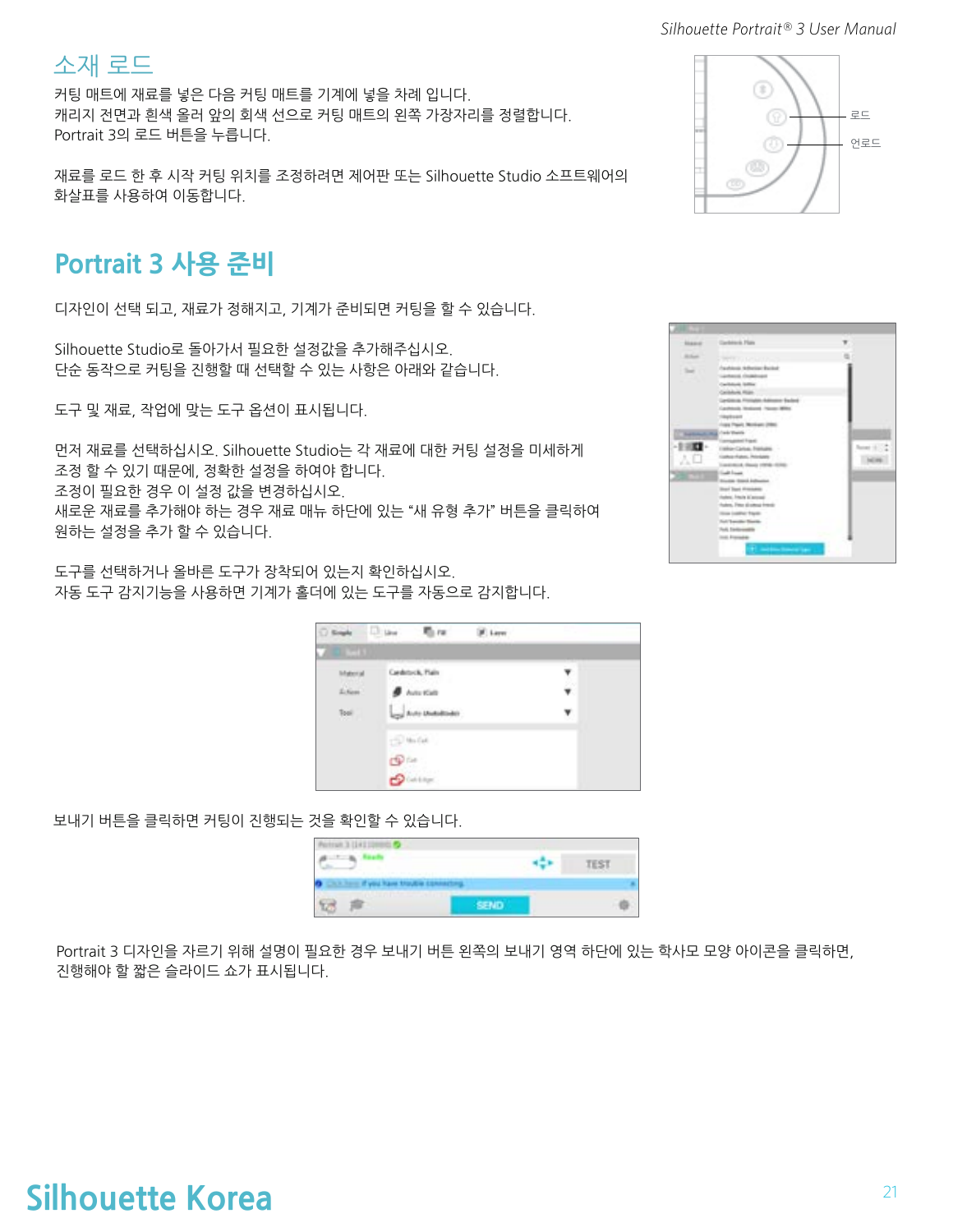#### 커팅 매트 없이 커팅하기 (Kiss-Cut)

키스 컷이란 후지가 있는 소재를 커팅할 때 사용하는 커팅 방식입니다. (예시 : 비닐, 열전사지, 스티커 시트 등)

Silhouette Studio에서 Kiss-Cut 세팅 옵션을 확인할 수 있습니다. 먼저, 페이지 설정 패널에서 커팅 매트를 없음으로 선택해 줍니다. 그 다음, 보내기 탭으로 이동하여 올바른 소재를 선택해줍니다. 마지막으로 디자인을 기계로 보내줍니다.

|                         | PAGE SETUP                    |        |        |
|-------------------------|-------------------------------|--------|--------|
| ₩.<br>Design Area Setup |                               |        |        |
| Machine                 | Portrait                      |        |        |
| Cutting Mat             | None                          |        |        |
| Media Size              | Letter<br>(8.500 x 11.000 in) |        |        |
| Width                   |                               | 8.500  | ⊡ in : |
| Height                  |                               | 11.000 |        |
| Transparency            |                               | 0.0    |        |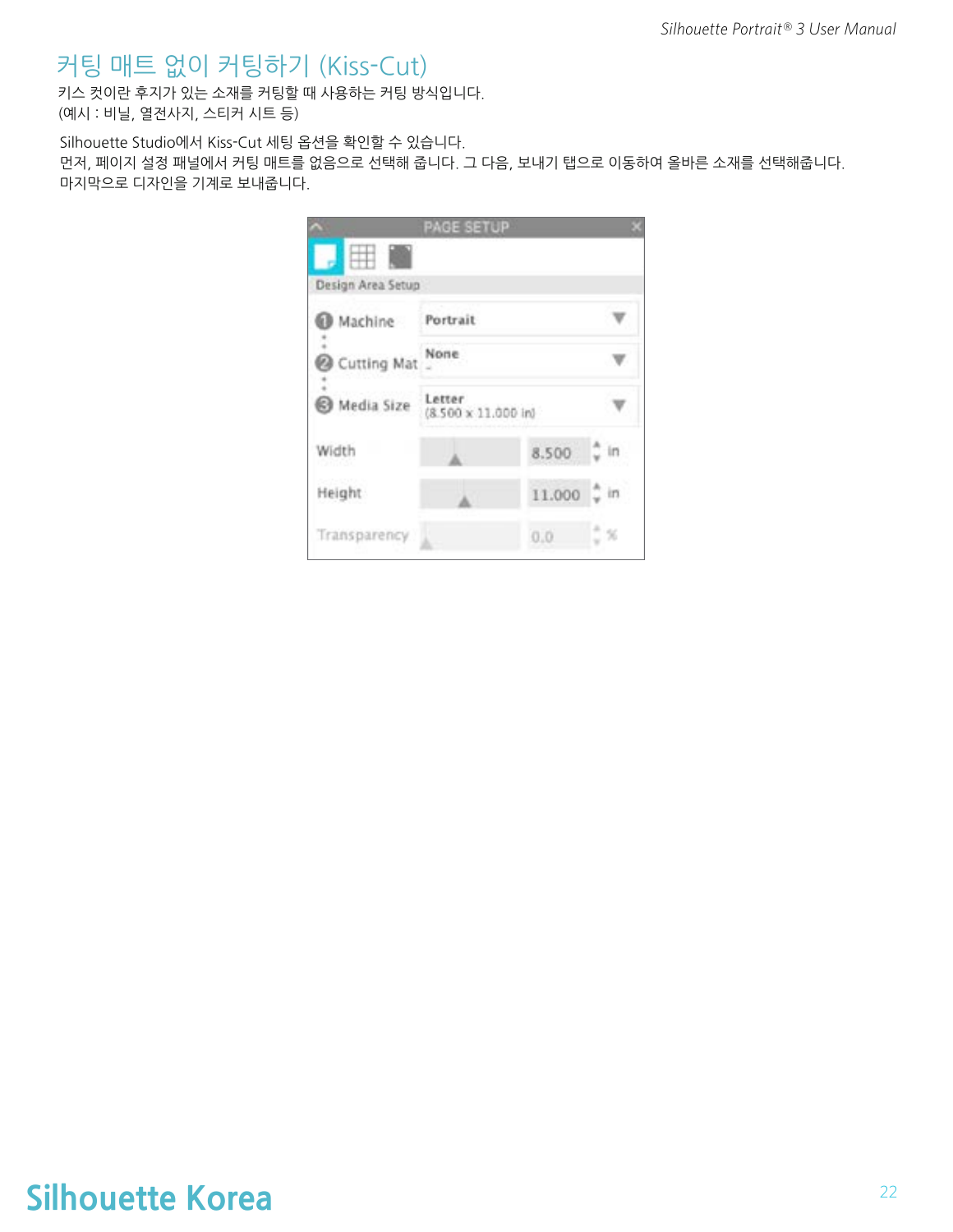#### 커팅 매트 없이 커팅하기 (Pop-out-Cut)

매트없이 자르는 두 번째 옵션은 Portrait 3의 새로운 기능입니다! 커팅 매트없이 종이와 마분지 같은 재료를 자릅니다.

이 기능을 사용하면 Portrait는 커팅을 하지만 일부 특수한 위치에서 천공 절단을 사용하여 재료를 제자리에 유지하여 커팅합니다. 커팅기에서 재료가 제거되면 종이에서 커팅 된 디자인을 꺼내기만 하면 됩니다.

Because of a channel that runs under the blade area, the Portrait 3 can preform a special cutting action, which cuts a<br>Special cutting a special cutting action, which cuts action, which cuts all the cuts action, which cuts 칼날 영역 아래로 커팅 스트립으로 인해 Portrait 3는 커팅 매트가 없더라도 재료 전체를 커팅하는 특수 커팅 작업을 수행 할 수 있습니다.<br>같은 페인권에 영경되겠군인 있는 공간법명 및 법과 이도를 사과 도입으려 같다합니다. 전체 페이지에 연결된 재료의 일부를 잘라내면서 블레이드를 살짝 들어올려 커팅합니다.<br>기팅 간업인 인글디며 견과 기팅 간업인 갤클앤션 팀인 ULS 소 인슈니디 커팅 작업이 완료되면 결과 커팅 작업이 재료에서 튀어 나올 수 있습니다.

- 1. 호환되는 Portrait 모델 (Portrait 3 전용)이 있고 제품이 소프트웨어와 연결 및 동기화되어 있는지 확인합니다.
- 2. 페이지 설정 패널 내에서 Kiss-Cut 옵션에서했던 것처럼 커팅 매트를 메뉴에서 "없음"으로 선택합니다. 미디어 크기를 사용중인 재료의 정확한 크기로 설정하십시오.
- 3. Within the Send panel, select your material type. The software knows whether to automatically choose "Cut" or 3. 보내기 패널에서 재료 유형을 선택합니다. 소프트웨어는 커팅 매트 및 재료 선택에 따라 작업에 대해 "CUT"또는 "Pop-out-Cut"을<br>- 기도요코 시대학과 정보를 안공 있습니다. 팬인권 설립 팬니에서 매트를 신대학과 있음 것은 있出같음고 맨도안 같은 뿐만 " 자동으로 선택할지 여부를 알고 있습니다. 페이지 설정 패널에서 매트를 선택하지 않은 경우 일반적으로 매트와 같이 뻣뻣한 재료는 "Pop-out-Cut"을 사용해야합니다.

| Material | Cardstock, Plain     | ▼                |
|----------|----------------------|------------------|
| Action   | Auto (Pop-out Cut)   | ۷                |
| Tool     | AutoBlade (Detected) | <b>KING</b><br>▼ |
|          | No Pop-out Cut       |                  |
|          | Pop-out Cut          |                  |
|          | Pop-out Cut Edge     |                  |

아래 사항을 꼭 기억하시오.

- ▶ Pop-out Cut 모드는 Flexible 한 종이와 패브릭에는 사용이 불가능합니다.
- ▶ Pop-out Cut 모드는 Cameo 4와 Portrait 3에서만 동작합니다. 기존 실루엣 커팅 모델에서는 사용이 어렵습니다. (Cameo 3, Portrait 2 등) 이 모드로 매트 없이 카드 스톡이나 종이를 자를 수 있습니다.
- ▶ 테스트 커팅을 진행하여 디자인을 커팅하기 전에 올바르게 설정 되었는지 확인하십시오.

### $\mathsf{Bluetooth}{}^{ \circledR}$  연결

Silhouette Portrait 3는 Bluetooth와 호환되며 무선통신이 가능합니다. 기계를 PC에 연결하지 않고 Bluetooth 지원 장치를 통해 Portrait 3로 디자인을 보낼 수 있습니다.

Bluetooth 장치에서 Portrait 3를 연결하려면 Portrait 3의 Bluetooth 버턴을 눌러 Bluetooh를 활성화 시켜야 합니다. 파란색 불이 켜지면 Bluetooth가 활성화 되있음을 나타냅니다.



Silhouette Studio에서 보내기 탭으로 갑니다. 하단에 있는 기기 아이콘을 클릭하고 Bluetooth 아이콘이 그려진 Portrait 3를 선택하십시오. 몇 초 후에 Portrait 3의 상태가 준비상태로 표시되고 설정이 완료됩니다.